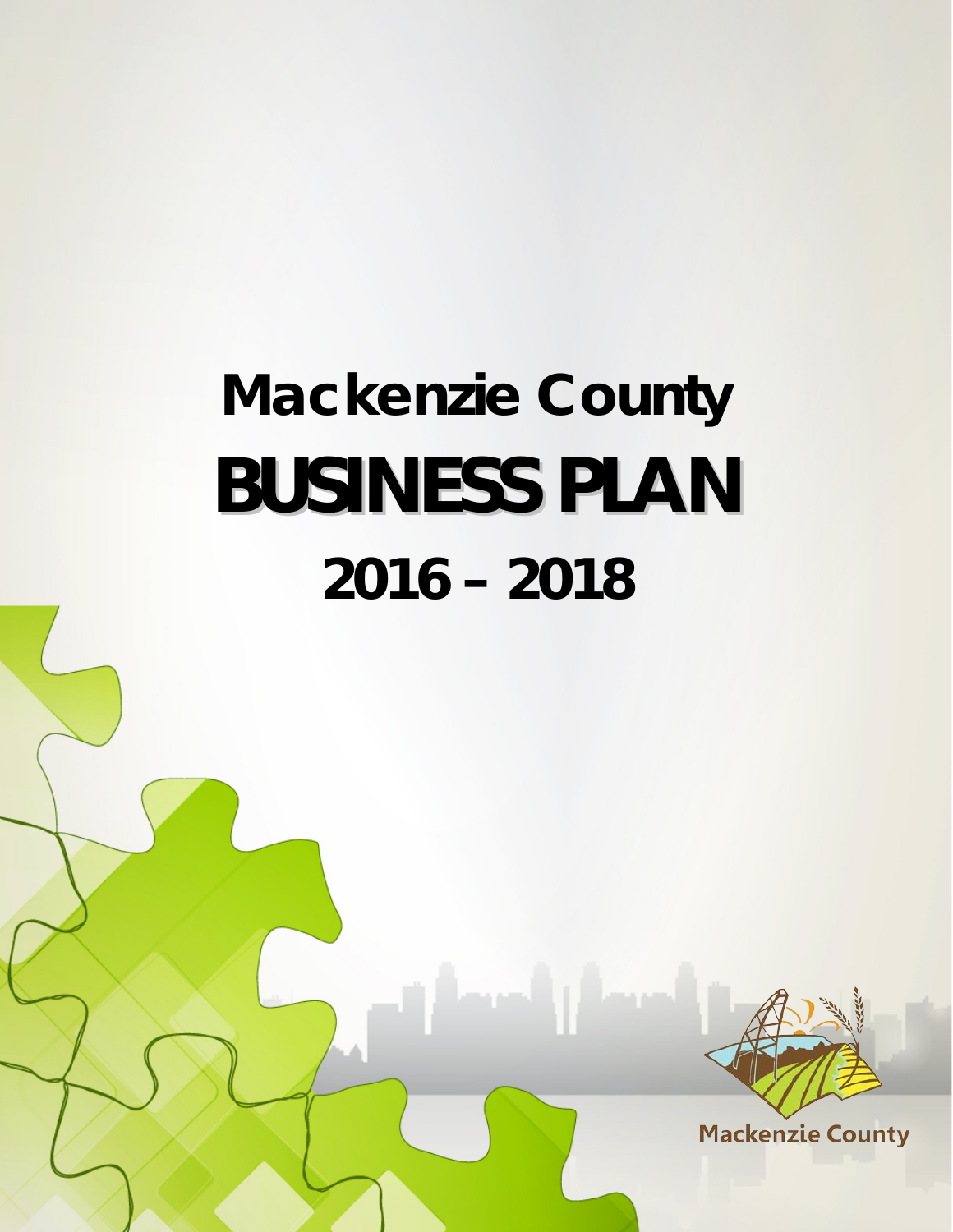# **Table of Contents**

| Core Activity 2–Community Infrastructure and Municipal Services  13 |  |
|---------------------------------------------------------------------|--|
|                                                                     |  |
|                                                                     |  |
|                                                                     |  |
|                                                                     |  |

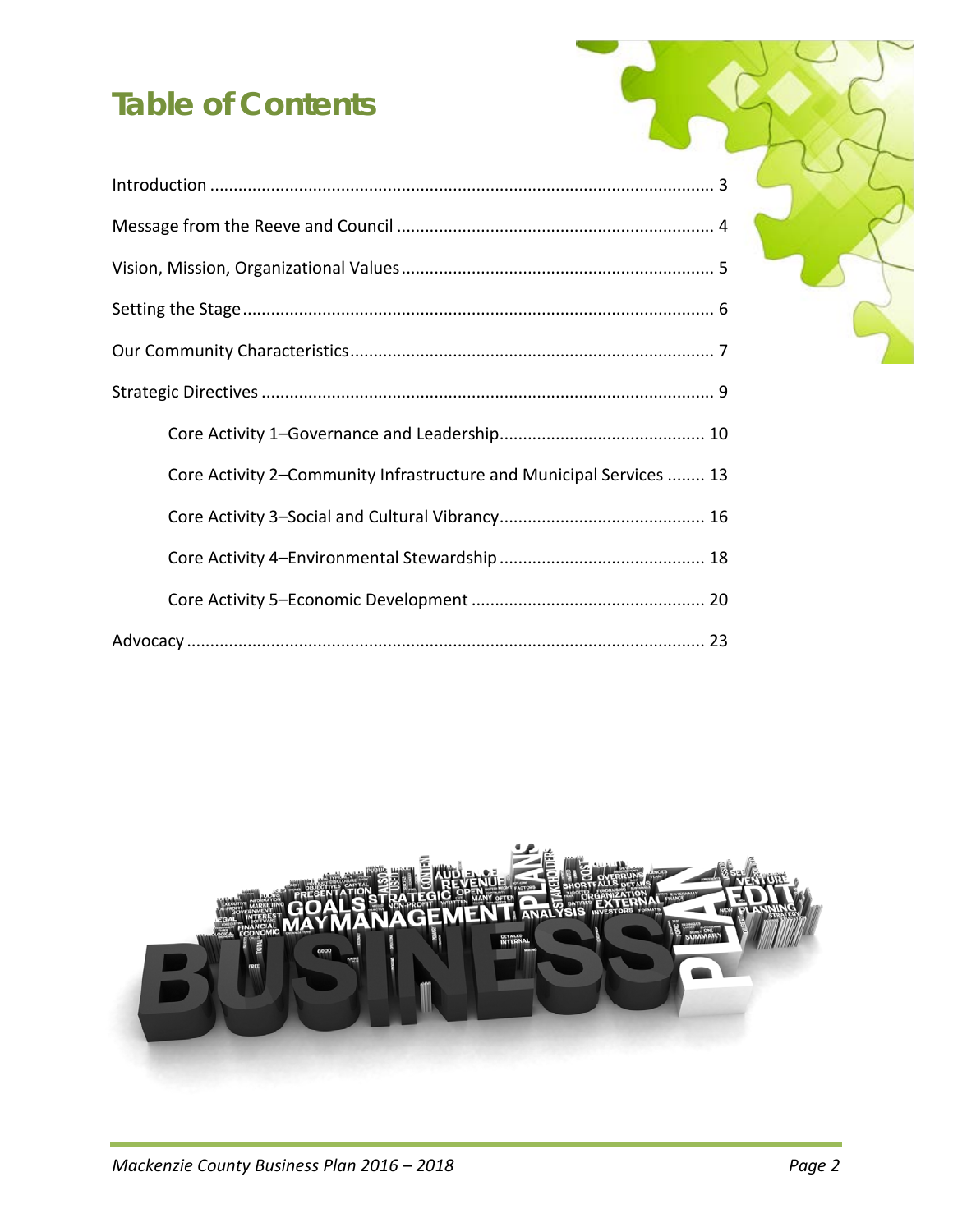# **Introduction**

Mackenzie County is located in the north western corner of Alberta, bordering British Columbia and the Northwest Territories. It is the province's geographically largest municipality, encompassing 12% of Alberta's landmass. The County offers a mix of flat arable land with boreal forest, thus accounting for active agriculture, forestry, and tourism industries. Oil and gas also play a significant role in the area's economy. As a result of this vast industry, there are many opportunities to live and work in the region. Through the effective use of these resources, Mackenzie County strives to provide a reasonable level of services while creating a sustainable economy and growth.

The Business Plan provides a comprehensive approach to the County's current and anticipated challenges and opportunities over the next three years. It is based on strategic priorities established by Council in January 2016 reflecting the actions necessary to move towards the County's vision, mission and organizational values. This Plan guides the County towards a promising future and ensures that its communities maintain an excellent quality of life.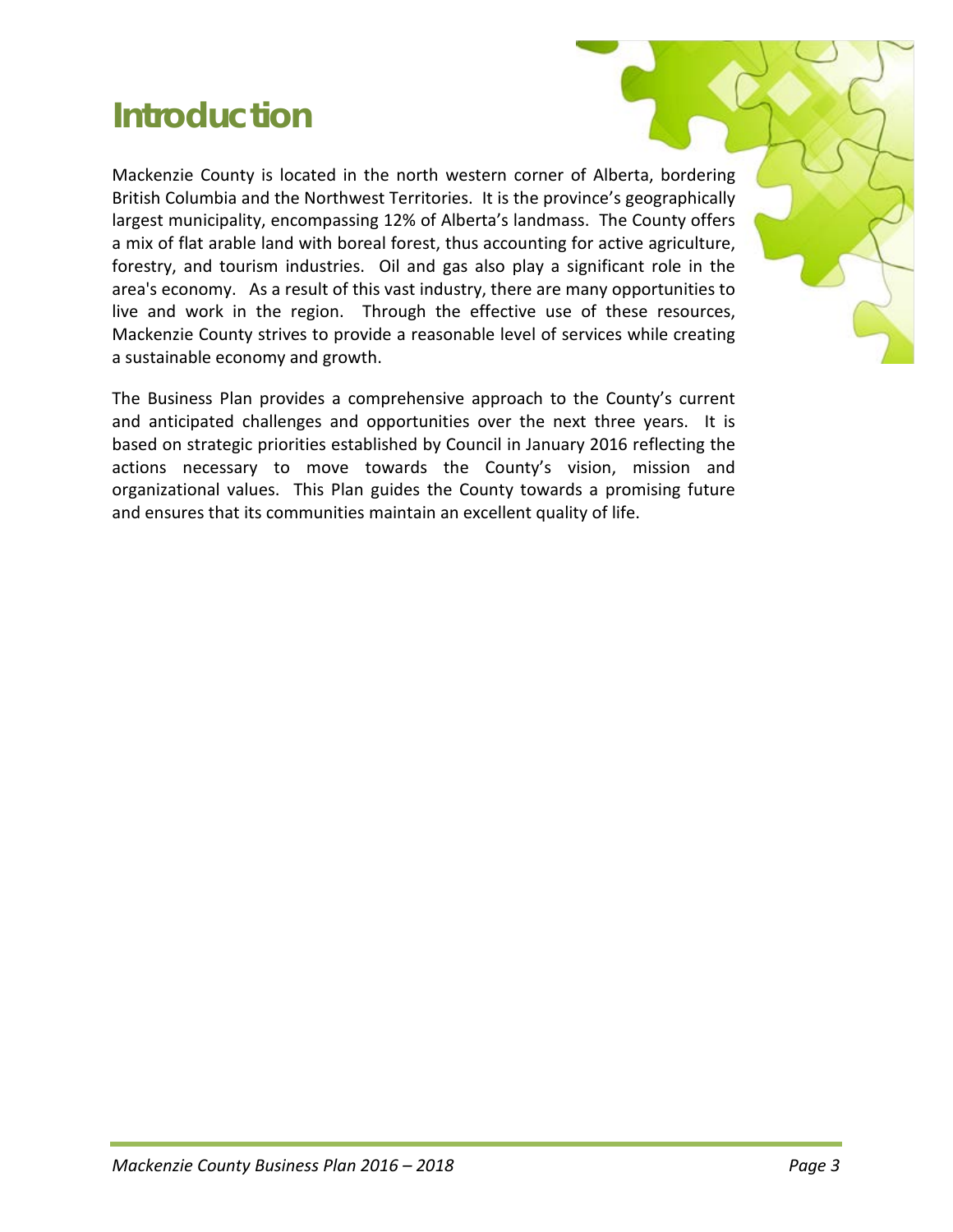# **Message from the Reeve and Council**

#### *To Our Residents of Today and Tomorrow:*

The culmination of Mackenzie County's in-depth Community Sustainability Planning process was an Action Plan established in order to foster long-term sustainability. Council and administration undertook this process in partnership with our citizens to demonstrate our responsibility towards developing an excellent community. We, the Council for Mackenzie County, take great pride in presenting our 2016-2018 Business Plan. This is a three year plan that outlines the first steps necessary towards achieving the dreams that citizens have for the County. As we implement our Business Plan, we are confident that our County will continue to be guided by experienced and dedicated leaders who largely contribute to making Mackenzie County the best municipality to live in.

Mackenzie County Council

Reeve Bill Neufeld **Deputy Reeve Walter Sarapuk** Councillor Josh Knelsen Councillor Peter F. Braun Councillor John W. Driedger Councillor Elmer Derksen Councillor Eric Jorgensen Councillor Ricky Paul Councillor Jacquie Bateman Councillor Lisa Wardley

> Joulia Whittleton Chief Administrative Officer

Adopted by Council: February 1, 2016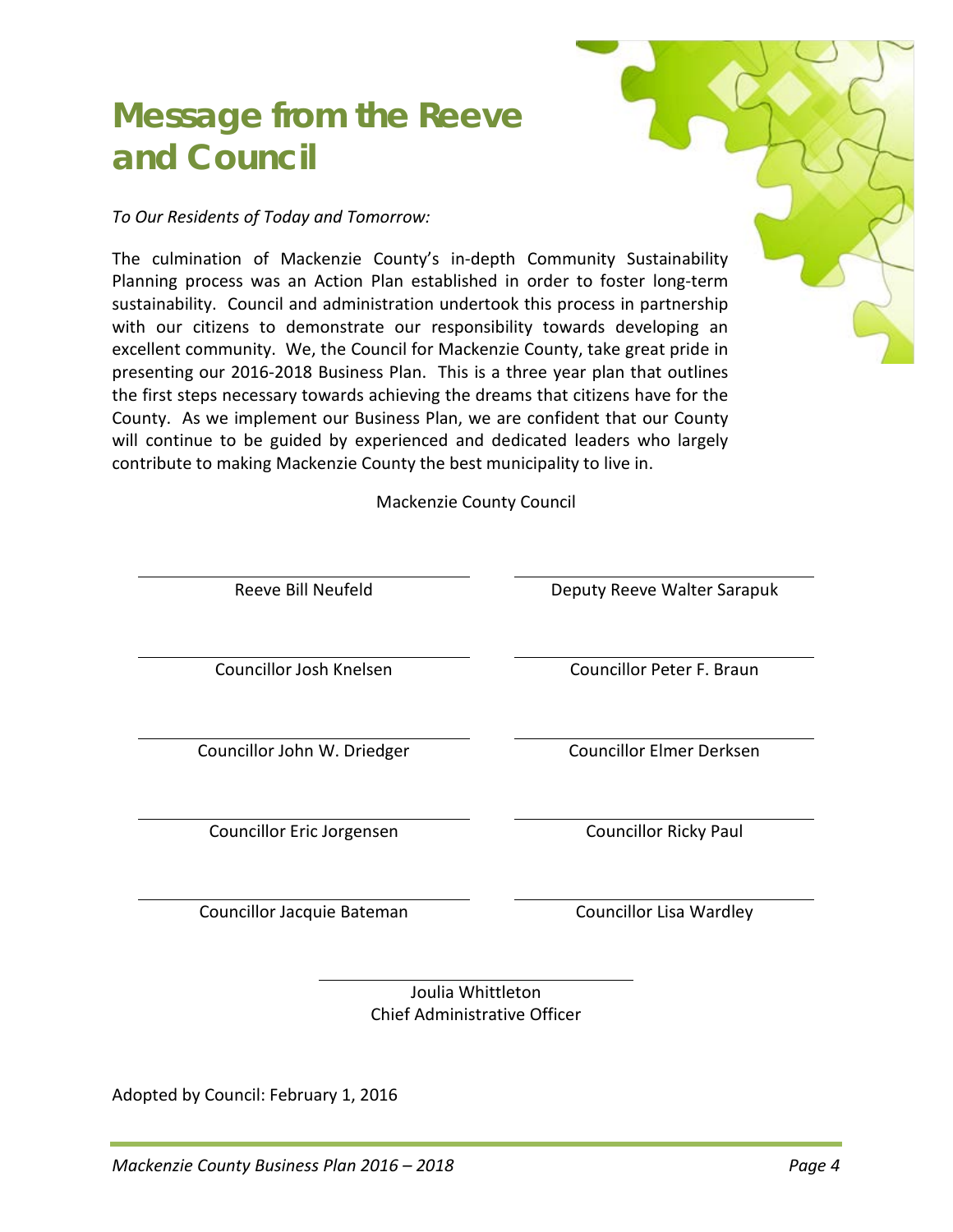# **Vision, Mission, Organizational Values**

#### *Our Vision is...*

An enhanced quality of life, choices in community opportunities and a healthy economic climate.

#### *Our Mission is...*

Through the effective use of resources, provide a reasonable and equitable level of service and endeavor to create a sustainable economic climate.

#### *Our Organizational Values are...*

Efficient, fiscally responsible organization that is sincere and approachable, treats people with respect and maintains a high degree of integrity.

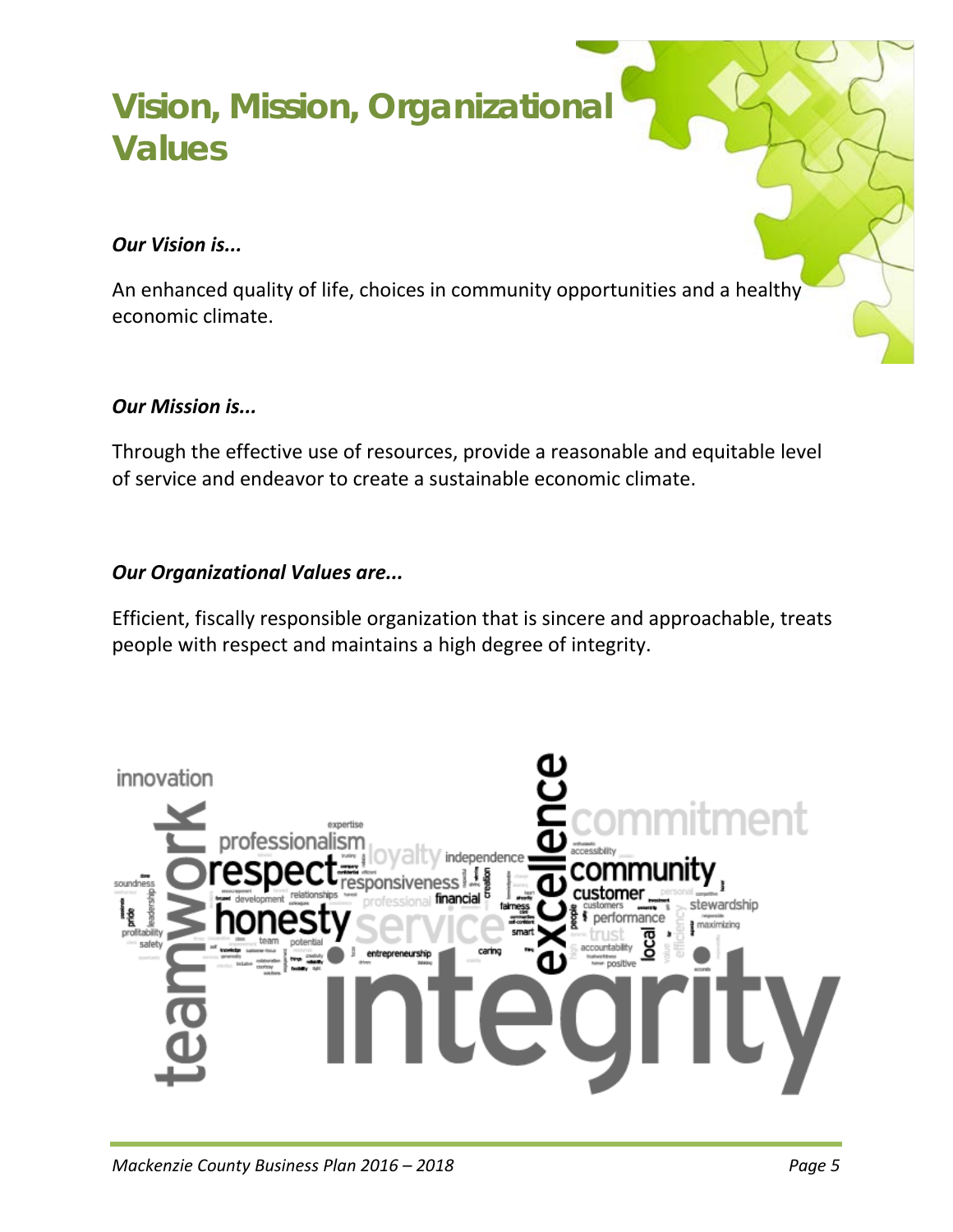# **Setting the Stage**

Mackenzie County has a vast and diverse landscape that includes Alberta's largest river and its largest free roaming bison herd. Our residents take pride in building a wonderful place to live, work and raise a family.

Our services are provided from facilities located in its hamlets of Zama, La Crete and Fort Vermilion, the communities of Blue Hills, Buffalo Head, Blumenort and Rocky Lane and the Town of High Level.

Our parks and community facilities reflect an enhanced quality of life making Mackenzie County a leader in sustainable approaches to ensuring that our resources are accessible in a manner that is both environmentally and fiscally responsible.

| <b>Mackenzie County Area</b>                               | 7,761,580 hectares                 |
|------------------------------------------------------------|------------------------------------|
| <b>Population (2015 Municipal Census)</b>                  | 11,750                             |
| <b>Number of Hamlets</b>                                   | 3 (Fort Vermilion, La Crete, Zama) |
| <b>Number of Dwelling Units (2015 Municipal</b><br>Census) | 3,437                              |
| Length of Roads                                            | 1,892.61 kilometres                |
| <b>Length of Water Mains</b>                               | 153.71 kilometres                  |
| <b>Length of Wastewater Mains</b>                          | 67.79 kilometres                   |
| <b>Length of Stormwater Drains</b>                         | 10.09 kilometres                   |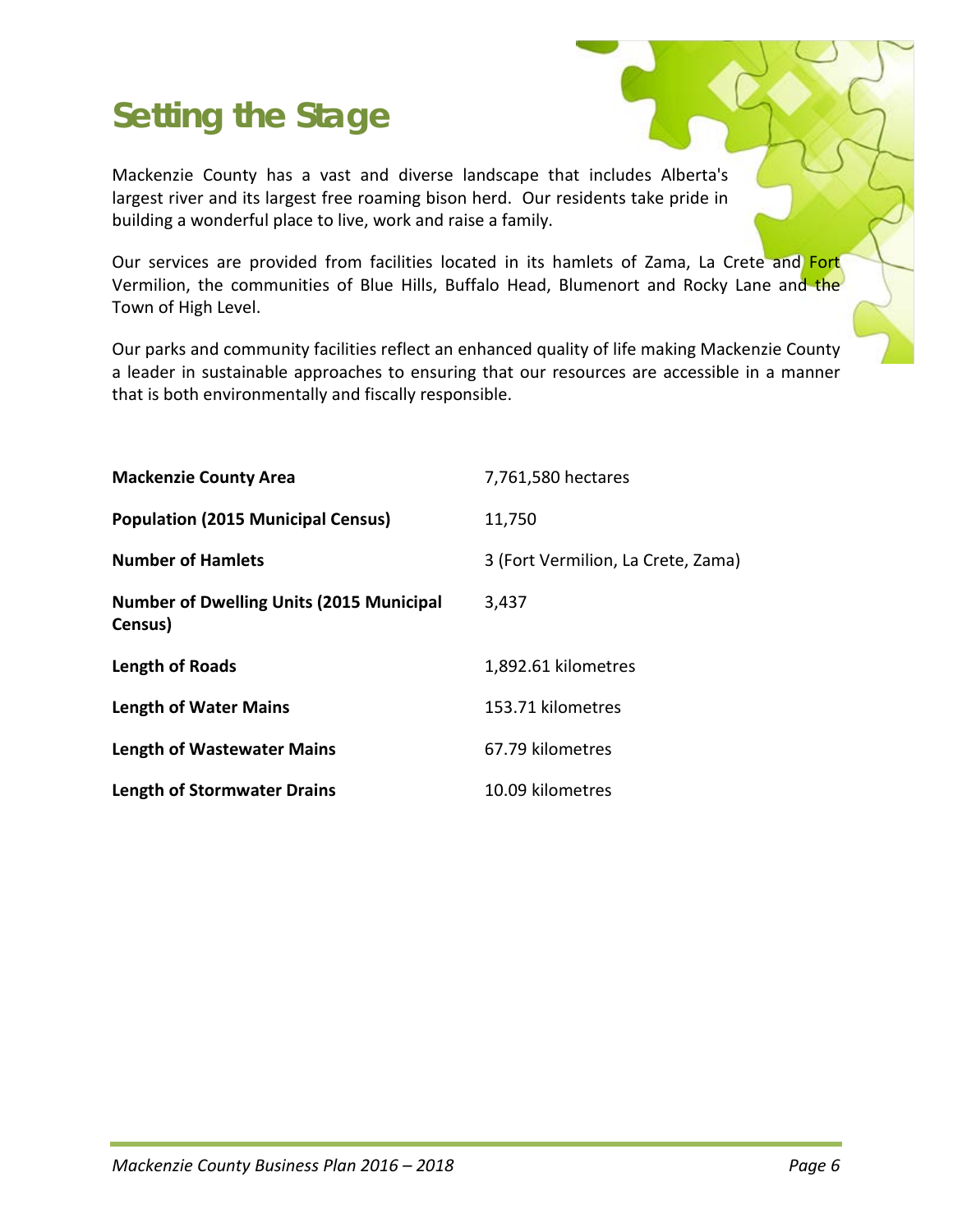# **Our Community Characteristics**

|                                                  |        | Mackenzie County |        |              | Alberta   |           |
|--------------------------------------------------|--------|------------------|--------|--------------|-----------|-----------|
|                                                  | Total  | Male             | Female | <b>Total</b> | Male      | Female    |
| Population                                       |        |                  |        |              |           |           |
| 0-19 years (46%)                                 | 5,025  | 2,600            | 2,430  | 922,995      | 473,150   | 449,850   |
| 20-54 years (41.6%)                              | 4,545  | 2,255            | 2,295  | 1,900,590    | 960,825   | 939,775   |
| 55 + years (12.4%)                               | 1,345  | 685              | 680    | 821,670      | 393,845   | 427,815   |
| <b>Total</b>                                     | 10,930 | 5,535            | 5,535  | 3,645,260    | 1,827,815 | 1,817,440 |
| Median years                                     | 22.6   | 21.9             | 23.3   | 36.5         | 35.9      | 37.1      |
|                                                  |        |                  |        |              |           |           |
| Immigration                                      |        |                  |        |              |           |           |
| Non-immigrants                                   | 9,830  | 4,980            | 4,850  | 2,864,240    | 1,449,740 | 1,414,500 |
| immigrants                                       | 935    | 510              | 425    | 644,115      | 313,170   | 330,940   |
| Before 2001                                      | 425    | 240              | 190    | 386,885      | 187,415   | 199,465   |
| 2001 to 2006                                     | 345    | 195              | 155    | 113,060      | 56,395    | 56,660    |
| 2006 to 2011                                     | 165    | 70               | 95     | 144,170      | 69,360    | 74,815    |
| Non-Permanent residents                          | 45     | 20               | 25     | 59,620       | 30,756    | 28,855    |
|                                                  |        |                  |        |              |           |           |
| Language                                         |        |                  |        |              |           |           |
| <b>Total population</b>                          | 10,900 | 5,520            | 5,380  | 3,610,185    | 1,811,450 | 1,798,730 |
| English only                                     | 3225   | 1640             | 1585   | 2,780,200    | 1,405,655 | 1,374,545 |
| French only                                      | 50     | 25               | 25     | 68,545       | 35,355    | 33,195    |
| English and French                               | 0      | 0                | 0      | 49,970       | 24,210    | 25,760    |
| Other Language(s)                                | 7315   | 3695             | 3620   | 698,930      | 340,125   | 358,805   |
| <b>Aboriginal Population</b>                     |        |                  |        |              |           |           |
| households by Aboriginal                         |        |                  |        |              |           |           |
| ancestry                                         | 10,815 | 5,510            | 5,305  | 3,567,975    | 1,793,675 | 1,774,300 |
| Aboriginal identity population                   | 800    | 365              | 430    | 220,695      | 108,295   | 112,400   |
| Non - Aboriginal identity populati               | 10,015 | 5,140            | 4,875  | 3,347,280    | 1,793,675 | 1,774,300 |
| As % of total population                         | 8%     | 7%               | 8.8%   | 6.5%         | 6%        | 6.3%      |
|                                                  |        |                  |        |              |           |           |
| Religion (2001)                                  |        |                  |        |              |           |           |
| Total                                            | 10,815 | 5,510            | 5,310  | 3,567,975    | 1,793,675 | 1,774,300 |
| Protestant                                       | 8,515  | 4,330            | 4,185  | 541,520      | 260,440   | 281,075   |
| Catholics                                        | 770    | 340              | 430    | 866,305      | 422,160   | 44,145    |
| No Religion                                      | 785    | 460              | 320    | 1,126,130    | 618,330   | 507,800   |
|                                                  |        |                  |        |              |           |           |
| Mobility Status (where people lived 5 years ago) |        |                  |        |              |           |           |
| Total 5 years +                                  | 9,295  | 4,655            | 4,640  | 3,324,205    | 1,668,830 | 1,655,375 |
| Non-Movers                                       | 7,080  | 3,575            | 3,505  | 2,985,105    | 1,496,890 | 1,488,215 |
| Movers                                           | 2,215  | 1,085            | 1,135  | 1,830,575    | 912,005   | 918,575   |
| Non-migrants                                     | 1,630  | 825              | 805    | 793,470      | 402,170   | 391,300   |
| <b>Migrants</b>                                  | 590    | 260              | 330    | 700,160      | 354,660   | 345,500   |
| <b>External Migrants</b>                         | 225    | 65               | 160    | 162,705      | 81,070    | 81,635    |
| Intraprovincial migrants                         | 185    | 90               | 95     | 321,605      | 161,280   | 160,325   |
| Interpovincial migrants                          | 180    | 105              | 70     | 215,850      | 112,310   | 103,540   |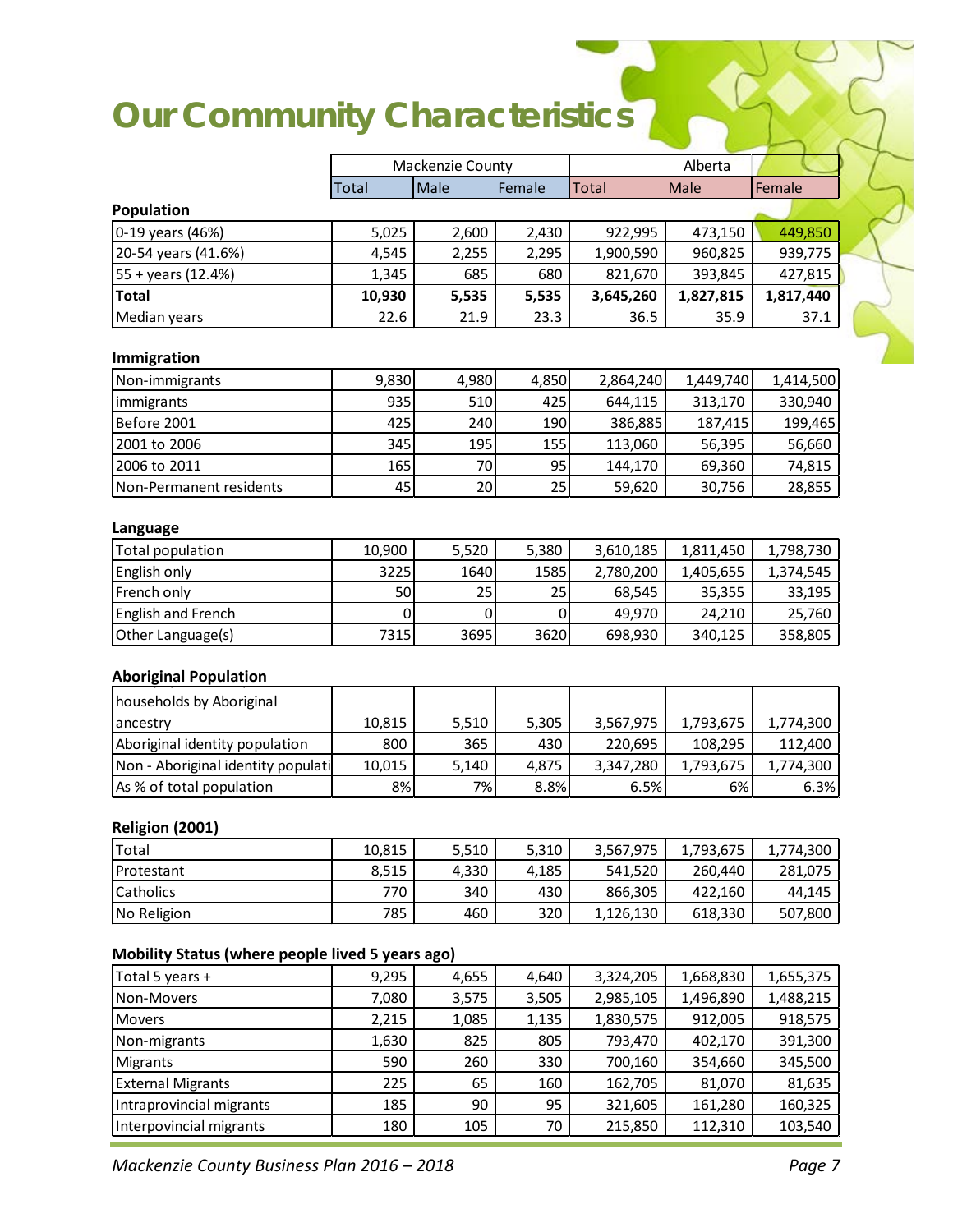|                                      |              | Mackenzie County |        |              | Alberta   |           |
|--------------------------------------|--------------|------------------|--------|--------------|-----------|-----------|
|                                      | <b>Total</b> | Male             | Female | <b>Total</b> | Male      | Female    |
| <b>Employment</b>                    |              |                  |        |              |           |           |
| Total population 15 years and        |              |                  |        |              |           |           |
| over                                 | 6,990        | 3,505            | 480    | 2,888,735    | 1,445,815 | 1,442,920 |
| In the labour force                  | 4,435        | 2,750            | 1,690  | 2,115,640    | 1,143,840 | 971,800   |
| Employed                             | 4,075        | 2,525            | 1,550  | 1,993,225    | 1,078,370 | 914,855   |
| Unemployed                           | 365          | 230              | 140    | 122,415      | 65,470    | 56,945    |
| Not in the labour force              | 2,545        | 755              | 1,795  | 773,095      | 301,975   | 471,120   |
| <b>Unemployment Rate</b>             | 5.8%         | 5.7%             | 5.9%   | 8.2%         | 8.4%      | 8.3%      |
| Industry                             |              |                  |        |              |           |           |
| Total labour force population        |              |                  |        |              |           |           |
| aged 15 years and over               | 4,440        | 2,755            | 1,690  | 2,115,640    | 1,143,840 | 971,795   |
| Agriculture, forestry, fishing and h | 920          | 735              | 185    | 61,165       | 41,465    | 19,700    |
| Construction                         | 560          | 505              | 55     | 195,905      | 166,270   | 29,635    |
| Manufacturing                        | 360          | 310              | 50     | 123,465      | 93,895    | 29,570    |
| Wholesale trade                      | 75           | 50               | 15     | 89,000       | 63,590    | 25,415    |
| Retail trade                         | 565          | 185              | 380    | 229,225      | 104,725   | 124,500   |
| Finance and insurance                | 100          | 50               | 50     | 68,760       | 24,355    | 44,410    |
| Health care and social assistance    | 325          | 65               | 260    | 206,695      | 33,030    | 173,665   |
| <b>Education services</b>            | 365          | 135              | 235    | 141,550      | 44,045    | 97,505    |
| Other services                       | 155          | 105              | 50     | 101,275      | 49,330    | 51,950    |
|                                      |              |                  |        |              |           |           |
| <b>Education</b>                     |              |                  |        |              |           |           |
| Total population aged 15 years       |              |                  |        |              |           |           |
| and over                             | 6,990        | 3,505            | 3,480  | 2,888,735    | 1,445,820 | 1,442,920 |
| No certificate, diploma or           |              |                  |        |              |           |           |
| degree                               | 4,560        | 2,420            | 2,145  | 550,465      | 283,115   | 267,350   |
| High school diploma or               |              |                  |        |              |           |           |
| equivalent                           | 1,240        | 385              | 860    | 764,390      | 365,625   | 398,765   |
| Apprenticeship or trades             |              |                  |        |              |           |           |
| certificate or diploma               | 425          | 335              | 85     | 318,280      | 233,190   | 85,095    |
| College, CEGEP or other non-         |              |                  |        |              |           |           |
| university certificate or diploma    | 490          | 235              | 255    | 530,100      | 225,215   | 304,885   |
| University certificate or diploma    |              |                  |        |              |           |           |
| below bachelor level                 | 40           | 10               | 30     | 122,465      | 51,345    | 71,120    |
| University certificate, diploma or   |              |                  |        |              |           |           |
| degree above bachelor level          | 80           | 50               | 30     | 603,040      | 287,335   | 315,705   |
| Total population aged 25 to 64       |              |                  |        |              |           |           |
| years by highest certificate,        |              |                  |        |              |           |           |
| diploma or degree                    | 4,485        | 2,235            | 2,250  | 2,035,330    | 1,023,280 | 1,012,055 |
| Income                               |              |                  |        |              |           |           |
| Persons 15 years and over with       |              |                  |        |              |           |           |
| income                               | 6,985        | 3,505            | 3,480  | 2,888,740    | 1,445,820 | 1,442,915 |
| Median after -tax income             |              |                  |        |              |           |           |
| income                               | 25,578       | 36,689           | 14,959 | 32,847       | 41,012    | 25,889    |
| Average after - tax income           | 31,403       | 42,376           | 20,257 | 41,962       | 51,587    | 32,179    |

Source: Statistics Canada 2011 Census

 $\sum$ 

 $\tilde{a}$ 

1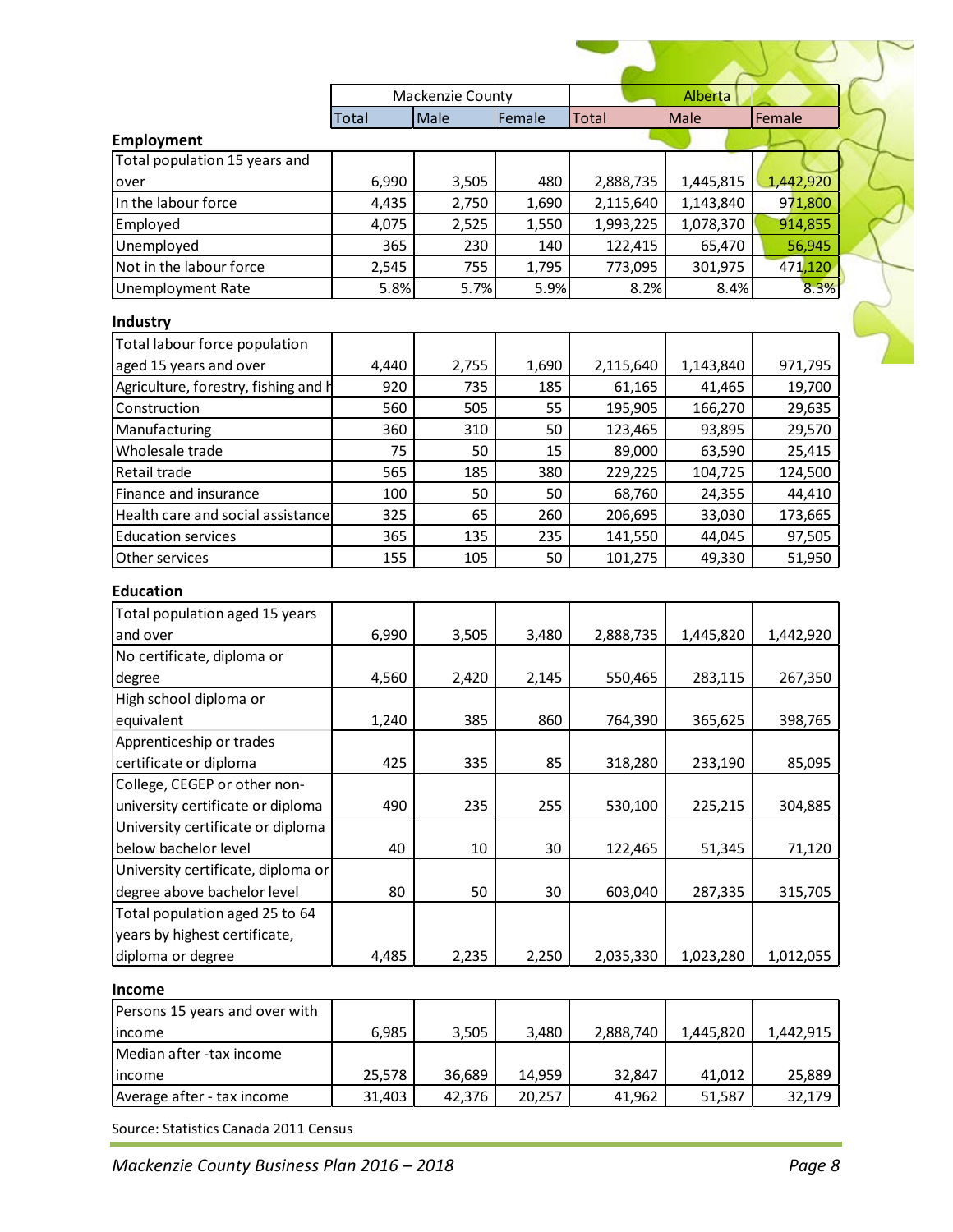# **Strategic Directives**

Council recognized strategic directives for Mackenzie County's five core activity areas. These will be reviewed annually and may be periodically updated by Council to reflect the community needs and environment as they evolve.



#### **GOVERNANCE AND LEADERSHIP**

*Mackenzie County Council will provide responsible leadership and good government for our communities.*



#### **COMMUNITY INFRASTRUCTURE AND MUNICIPAL SERVICES**

*Mackenzie County Council will ensure that our infrastructure continues to be renewed in a fiscally responsible manner and that our municipal services encourage innovation and cost effectiveness.*



#### **SOCIAL AND CULTURAL VIBRANCY**

*Mackenzie County Council will strive to ensure that Mackenzie County is a great place to live, work and raise a family.*



#### **ENVIRONMENTAL STEWARDSHIP**

*Our County will reflect our residents by ensuring that planning proceeds within an environmentally sustainable framework that is innovative and fiscally responsible.*



#### **ECONOMIC DEVELOPMENT**

*Mackenzie County will adopt policies that encourage investment and opportunity while balancing the requirement to preserve and maintain playgrounds and community open spaces for our residents in our hamlets and the County as a whole.*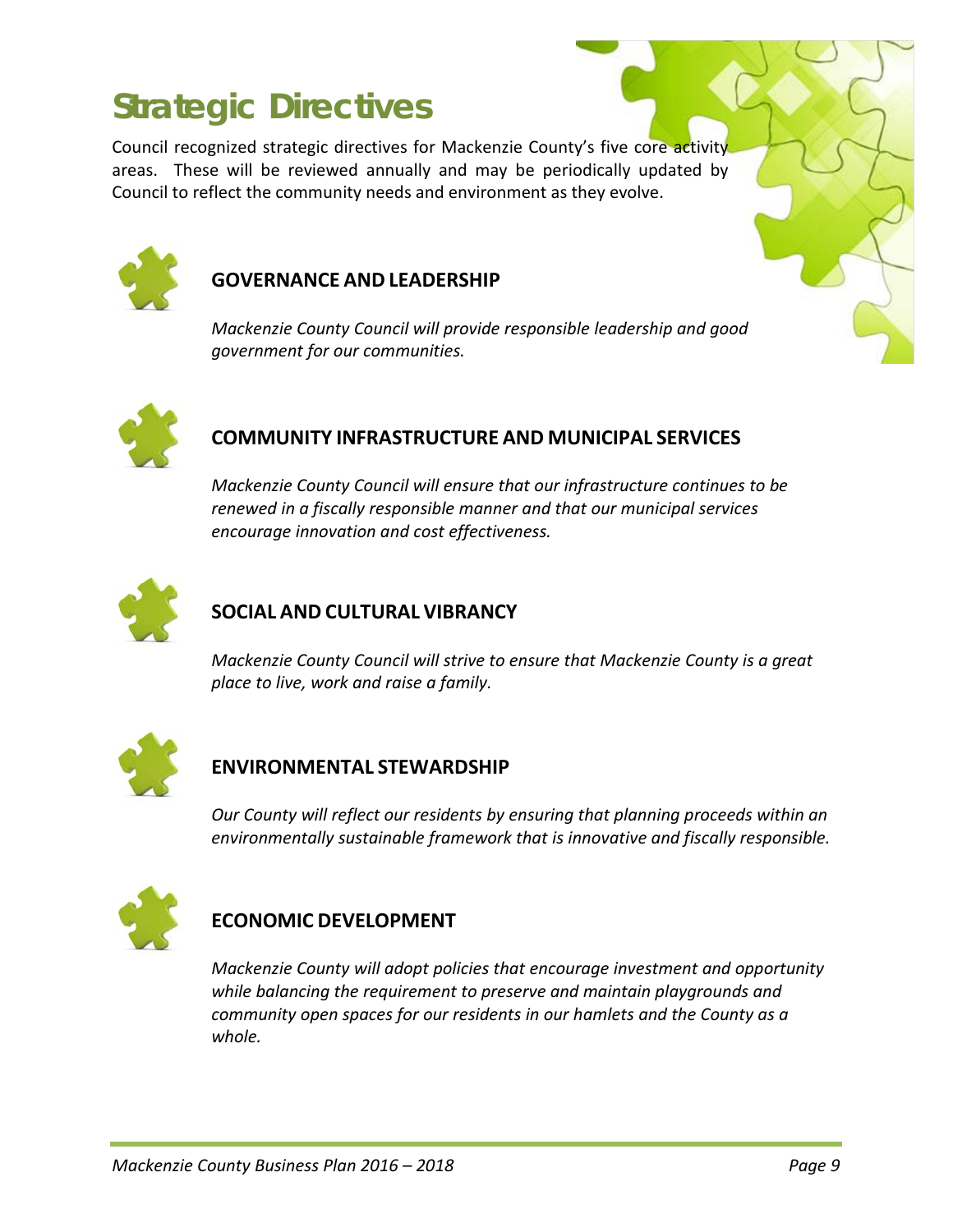# **CORE ACTIVITY 1 – GOVERNANCE AND LEADERSHIP**

#### *Mackenzie County Council will provide responsible leadership and good government for our communities.*

#### **Strategic Objective 1 – Involves a Fiscal Program That:**

- $\triangleright$  Reflects Council's direction and is completed prior to the start of the budget year
- $\triangleright$  Follows sound fiscal management practices
- $\triangleright$  Ensures that effective policies are implemented
- $\triangleright$  Provides the County with visionary direction
- $\triangleright$  Produces results that will be measured by annual publication of an updated three year Business Plan and reports on short-term strategic priorities

#### **Strategic Objective 2 – Involves Relationships That:**

 $\triangleright$  Strengthen regional opportunities, foster innovation and encourage sustainable programs and services through effective and responsible intermunicipal agreements and protocols with neighbouring municipalities and First Nation communities

#### **Strategic Objective 3 – Involves a Communications Program That:**

- $\triangleright$  Encourages citizen engagement
- $\triangleright$  Provides timely information on County programs and services to residents

#### **Council identified the following at their January 2016 strategic planning session:**

What Works Well?

- The County was proactive in bringing the 2015 drought issues forward to the provincial government through communications with the Minister of Agriculture and their involvement in DEMAG. However, the benefits to farmers were minimal (AgriRecovery program was not activated, no supplement payments were given to farmers).
- Round table discussions (Committee of the Whole meetings)
- Access to the Chief Administrative Officer
- Transparency
- Positive attitudes
- County image
- Diversity and balance among Councillors
- Maintaining our services with effective policies

What Requires Attention?

- Additional work with the province to ensure that the provincial government has adequate policies in place to assist farmers in drought situations
- Establishing better relationships and lobbying strategies with our provincial government
- Direct, to the point, and stronger language letters to provincial government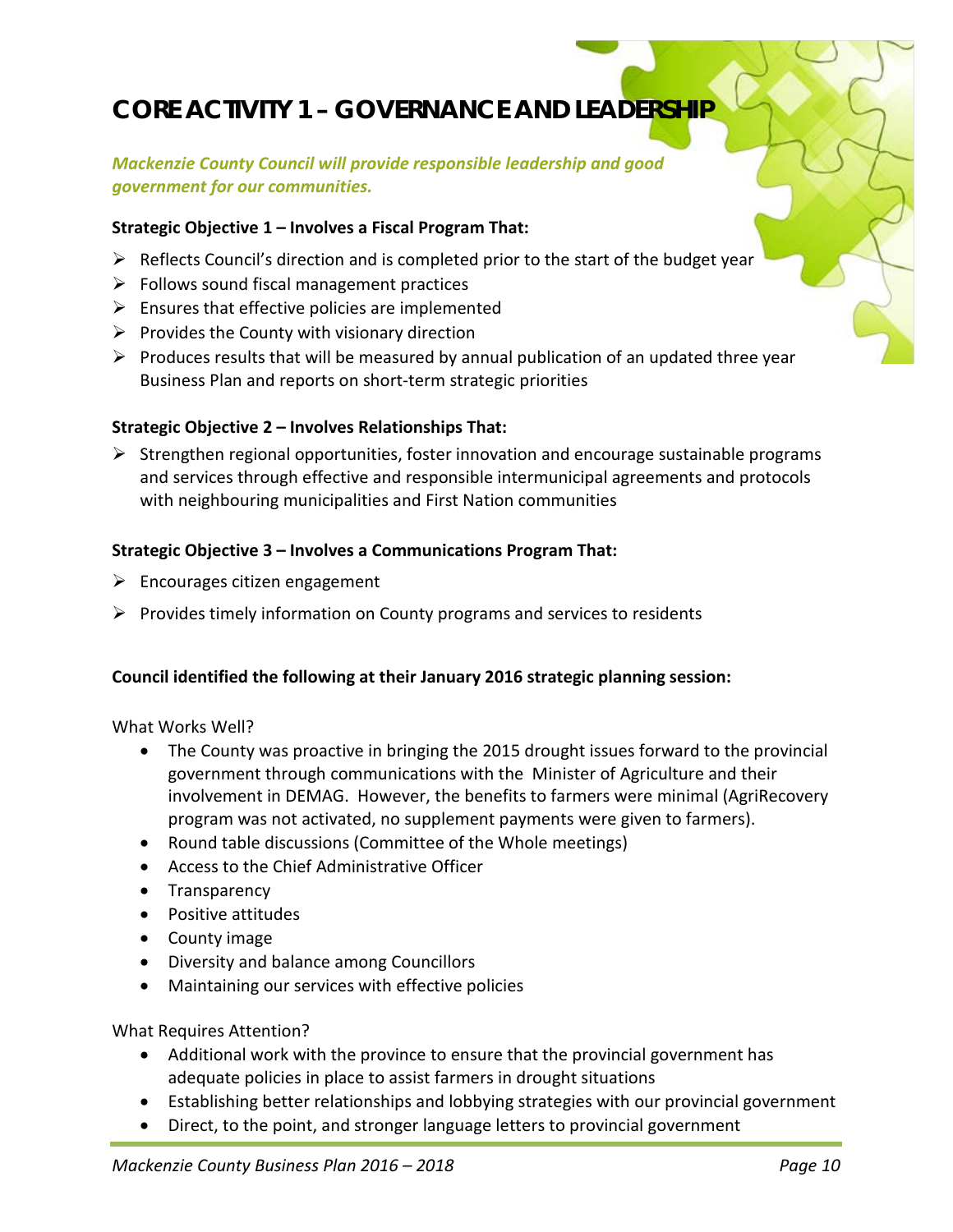- More follow up is required on sent communications
- More face to face meetings to take place between provincial and other group representatives and the Reeve, Deputy Reeve and CAO
- More involvement with AAMD&C (using policy analysts as a support group)
- New government is not rural based, they are urban oriented  $-$  potential to invite new MLAs for a tour
- Ratepayers surveys undertake during a different time of year, more often and more specific, utilize the County Image and Facebook
- Changes to ratepayers meetings
	- o consider a local councillor to chair the meetings
	- o expand on the informal "open house" portion encourage more involvement from the local non-profit organizations and fire departments
- External boards and committees reporting from appointed councillors
- Reintroduce "Councillor reports" under General Reports on Council agendas (to be limited – only when there is something to report)
- Strengthening relationships with non-profit organizations

Emerging Trends

- More restrictions and new direction from higher levels of governments
- Declining municipal revenue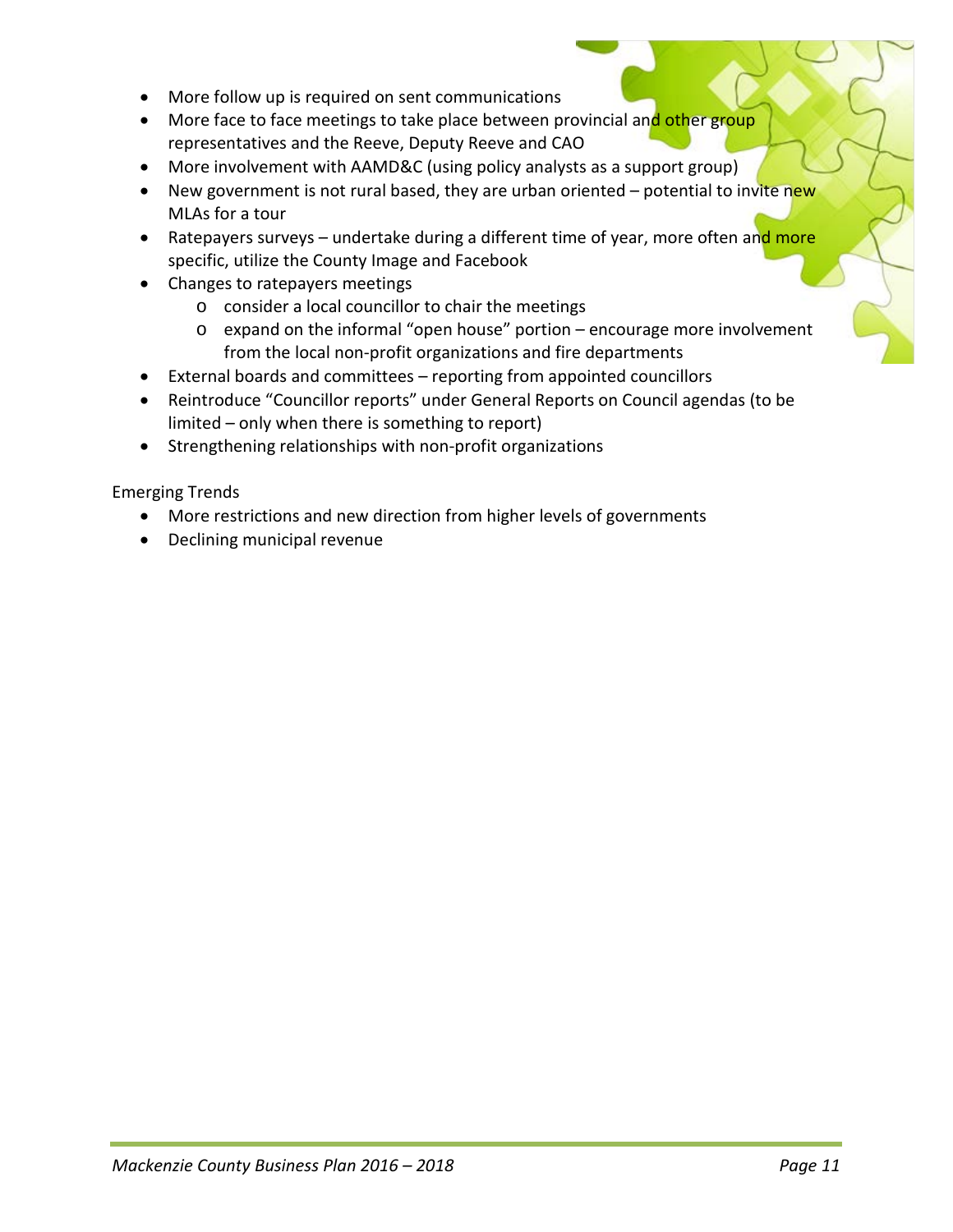### **GOVERNANCE AND LEADERSHIP – STRATEGIC PRIORITIES**

The following strategic priorities (key results areas) have been identified by Council for Governance and Leadership in order to achieve the strategic objectives:

- 1. **Provincial government relations** *(ADVOCACY)*
- 2. **Fiscal responsibility (long term planning) (2016)**
- 3. **Citizen engagement (ratepayers surveys) (2016)**
- 4. **Evaluation of the County's development standards (infrastructure) (2016)**

| <b>Priority - What does our success</b><br>look like?                                                                                                           | <b>Stakeholders</b>                                                                                                       | Actions: Who, When, How                                                                                                                                                                                                                                                                                                                                                                               |
|-----------------------------------------------------------------------------------------------------------------------------------------------------------------|---------------------------------------------------------------------------------------------------------------------------|-------------------------------------------------------------------------------------------------------------------------------------------------------------------------------------------------------------------------------------------------------------------------------------------------------------------------------------------------------------------------------------------------------|
| <b>Provincial Government</b><br><b>Relations</b><br>To improve communication and<br>understanding between<br>Mackenzie County and the<br>provincial government. | Council<br>CAO<br><b>MLAs</b>                                                                                             | Communicate and inform the province<br>about the needs and realities of<br>Mackenzie County and northern, rural<br>municipalities.<br>Attend government functions and<br>conferences such as AAMDC, AUMA etc.<br>This will be an ongoing development.                                                                                                                                                 |
| <b>Fiscal Responsibility</b><br>For Mackenzie County to be<br>fiscally responsible and<br>economically sustainable.                                             | Council<br><b>Sustainability Committee</b><br>Administration<br>Public/ Industry<br>Provincial and federal<br>governments | Create and approve annual budget -<br>March 2016.<br>Review mill rates - April 2016, yearly.<br>Create and approve a three year<br>operating and five year capital plan -<br>September 2016.<br>Review user fees - September 2016,<br>yearly.<br>Maintain adequate reserve levels<br>(including borrowing) - ongoing.<br>Lobby the provincial government for<br>grants - AAMDC and minister meetings. |
| <b>Citizen Engagement</b><br>For ratepayers and citizens to<br>become engaged and informed<br>about Mackenzie County.                                           | Council<br>Administration                                                                                                 | Ongoing ratepayer surveys<br>Follow-up procedure for ratepayer<br>surveys                                                                                                                                                                                                                                                                                                                             |
| <b>Evaluation of the County's</b><br><b>Development Standards</b><br>To reduce infrastructure<br>investment costs so lot prices<br>decrease.                    | County<br>Developers                                                                                                      | Investigate capital, maintenance and<br>operating development costs.<br>Proper education of housing options<br>including rural, urban and potential<br>revisions.                                                                                                                                                                                                                                     |

#### **Short –Term Priorities and Actions as identified by Council:**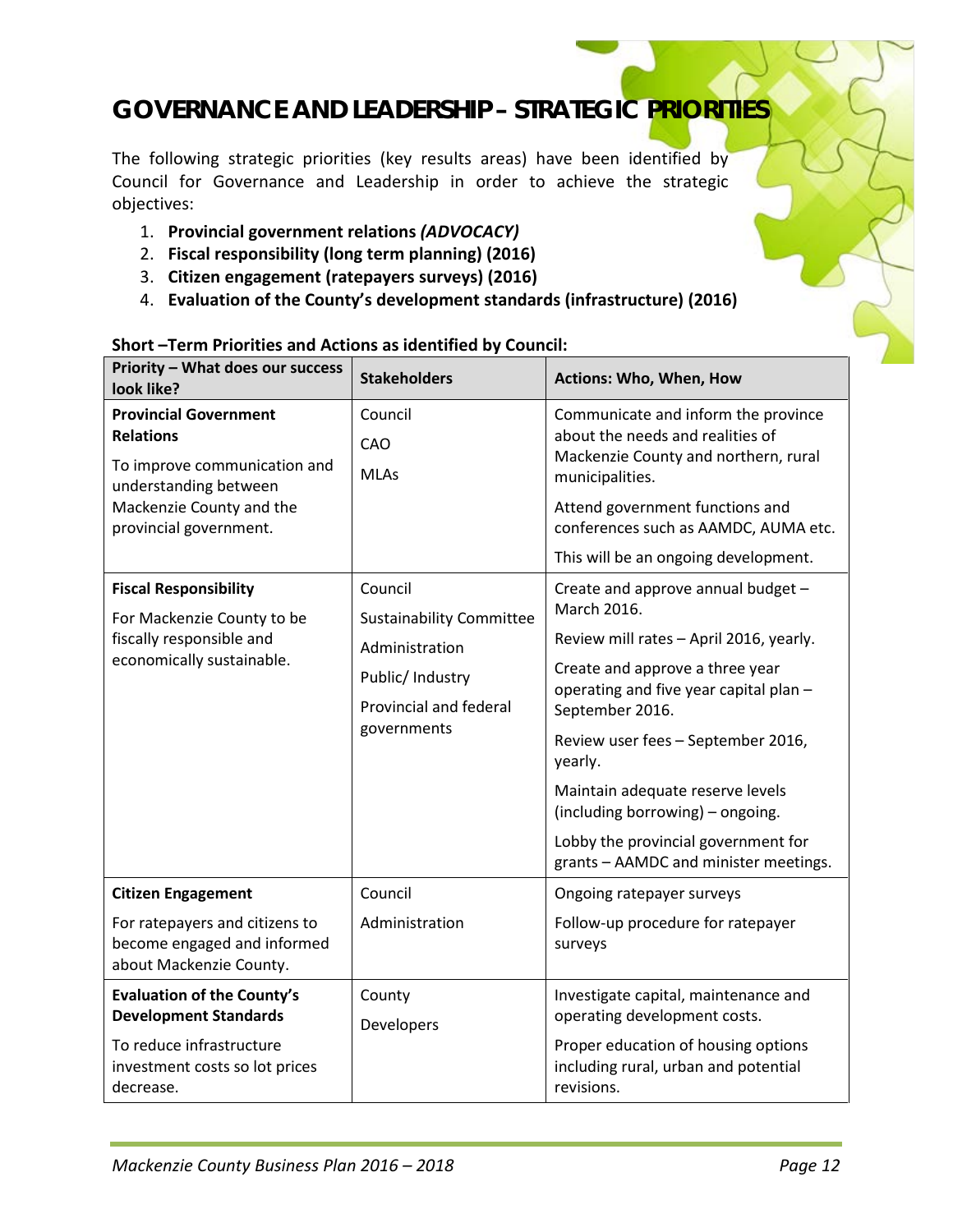### **CORE ACTIVITY 2 – COMMUNITY INFRASTRUCTURE AND MUNICIPAL SERVICES**

*"We will ensure that our infrastructure continues to be renewed in a fiscally responsible manner and that our municipal services encourage innovation and cost effectiveness."*

#### **Strategic Objectives for Community Infrastructure and Municipal Services**

- $\triangleright$  Recreation facilities and services consistent with local, cultural needs are available in each community
- $\triangleright$  High quality utility services
- $\triangleright$  Effective enterprise risk management
- $\triangleright$  Experienced staff who effectively develop and maintain local infrastructure

#### **Council identified the following at their January 2016 strategic planning session:**

What works well?

- Existing parks access (with expansion continued)
- Volunteer support
- Ongoing development and improvement of available recreational activities and sites
- Municipal services, personnel and equipment operators
- We have good mutual aid agreements
- Our emergency preparedness has improved
- Inter-municipal agreement with High Level provides support for services provided by the Town and accessed by our residents
- High quality equipment, buildings and facilities
- Management of capital reserves

What Requires Attention?

- Ongoing development or improvement of municipal campground sites (Wadlin Lake, Peace River Bridge Campsite, Hutch Lake, Machesis Lake)
- Wilderness trails development and maintenance need to develop a policy and work more with snowmobiling clubs (West La Crete, Machesis, Tall Cree and Fort Vermilion areas)
- Creating better First Nations relationships and agreements
- Encouraging local participation on the recreation boards
- Explore additional regional partnerships for municipal services where feasible (especially within the northern area of the County)
- Gravel prospecting
- Drainage programs for County infrastructure
- Expansion of potable water to rural residents and developing relationships for assistance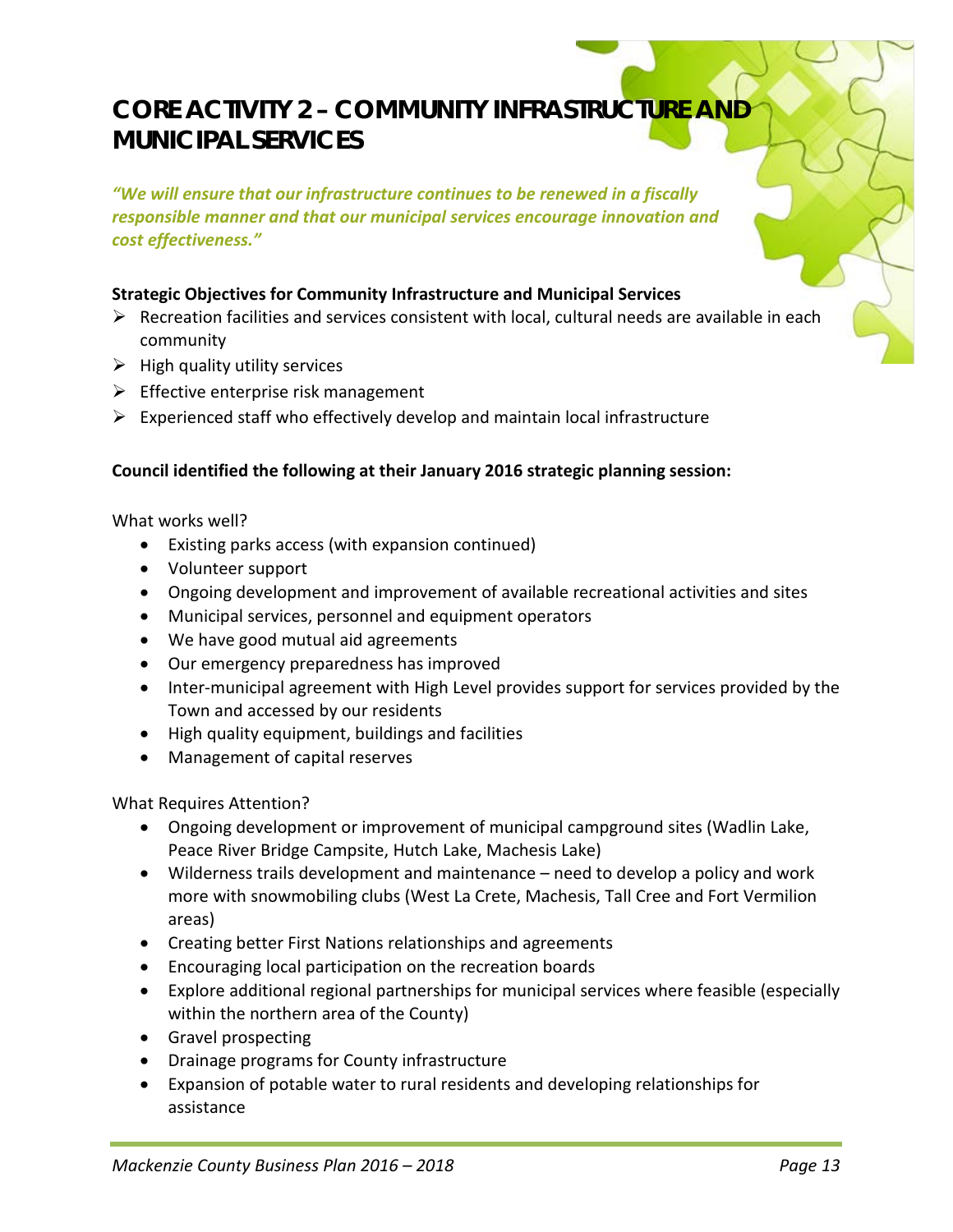### **COMMUNITY INFRASTRUCTURE AND MUNICIPAL SERVICES – STRATEGIC PRIORITIES**

The following strategic priorities (key results areas) have been identified by Council for Community Infrastructure and Municipal Services in order to achieve the strategic objectives:

- 1. **Potable water availability and related infrastructure (2016)**
- 2. **Expansion of existing campgrounds (2016)**
- 3. **Upgrading municipal roads (both rural and hamlet) (2016)**
- 4. Gravel exploration (resources)
- 5. Multi-year capital programs
- 6. Expansion of (creating new) rural roads
- 7. Risk Management Plan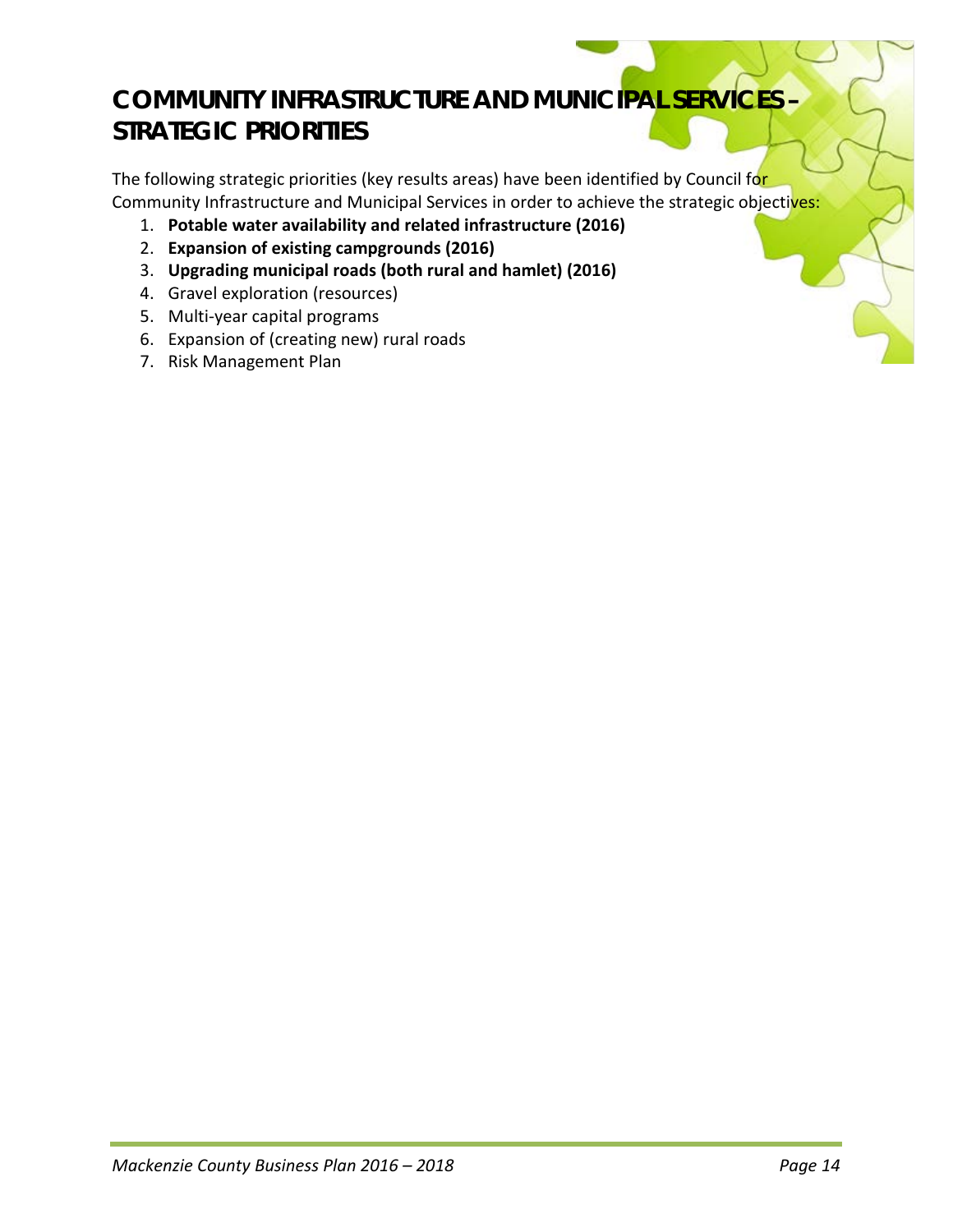| Short-Term Priorities and Actions as identified by Council: |  |
|-------------------------------------------------------------|--|
|-------------------------------------------------------------|--|

| <b>Priority - What does our success</b><br>look like?                                                                           | <b>Stakeholders</b>                                                                                            | Actions: Who, When, How                                                                                                                                                                                                                                                                                                                                                                                                                                                                                                                                                                                        |  |
|---------------------------------------------------------------------------------------------------------------------------------|----------------------------------------------------------------------------------------------------------------|----------------------------------------------------------------------------------------------------------------------------------------------------------------------------------------------------------------------------------------------------------------------------------------------------------------------------------------------------------------------------------------------------------------------------------------------------------------------------------------------------------------------------------------------------------------------------------------------------------------|--|
| <b>Potable Water Availability and</b>                                                                                           | Consultant                                                                                                     | Establish a tactical plan - January 2017.                                                                                                                                                                                                                                                                                                                                                                                                                                                                                                                                                                      |  |
| <b>Related Infrastructure</b><br>To have quality potable water<br>services available to all rural<br>ratepayers.                | Council<br>Administration                                                                                      | Complete comprehensive water study<br>for Rocky Lane and High Level - June<br>2017.                                                                                                                                                                                                                                                                                                                                                                                                                                                                                                                            |  |
| <b>Expansion of existing</b><br>campgrounds<br>To have attractive and modern<br>campground areas with<br>sufficient boat docks. | Council<br>Mackenzie County<br>advisory committees<br>Administration<br>Public<br><b>Provincial Government</b> | Obtain a lease from Ministry of<br>Agriculture and Forestry for Wadlin Lake<br>in April 2016 and Peace River Bridge<br>Campsite in 2017.<br>Obtain permits for Wadlin Lake and<br>renew the Temporary Field<br>Authorization in April 2016.<br>Complete an agrological assessment<br>review for the bridge in May 2016.<br>Hire an engineering firm to design and<br>engineer layouts for Wadlin Lake in May<br>2016 and the Peace River Bridge in<br>February 2017.<br>Hold an open house for the Peace River<br>Bridge Campsite in 2017.<br>Create a plan for expanding Hutch Lake<br>recreation facilities. |  |
| <b>Upgrading Municipal Roads</b>                                                                                                | Council                                                                                                        | Review and update the hamlet road plan                                                                                                                                                                                                                                                                                                                                                                                                                                                                                                                                                                         |  |
| To ensure the safety of<br>Mackenzie County residents by<br>ensuring accessibility to high<br>quality roads.                    | <b>Public Works Committee</b><br>Administration<br>Public                                                      | $-$ July 2016.<br>Create a rural road upgrading plan -<br>August 2016.<br>Engage an engineering firm to assess<br>roads - January 2017.<br>Present plans to the public at ratepayers<br>meetings - May 2017.                                                                                                                                                                                                                                                                                                                                                                                                   |  |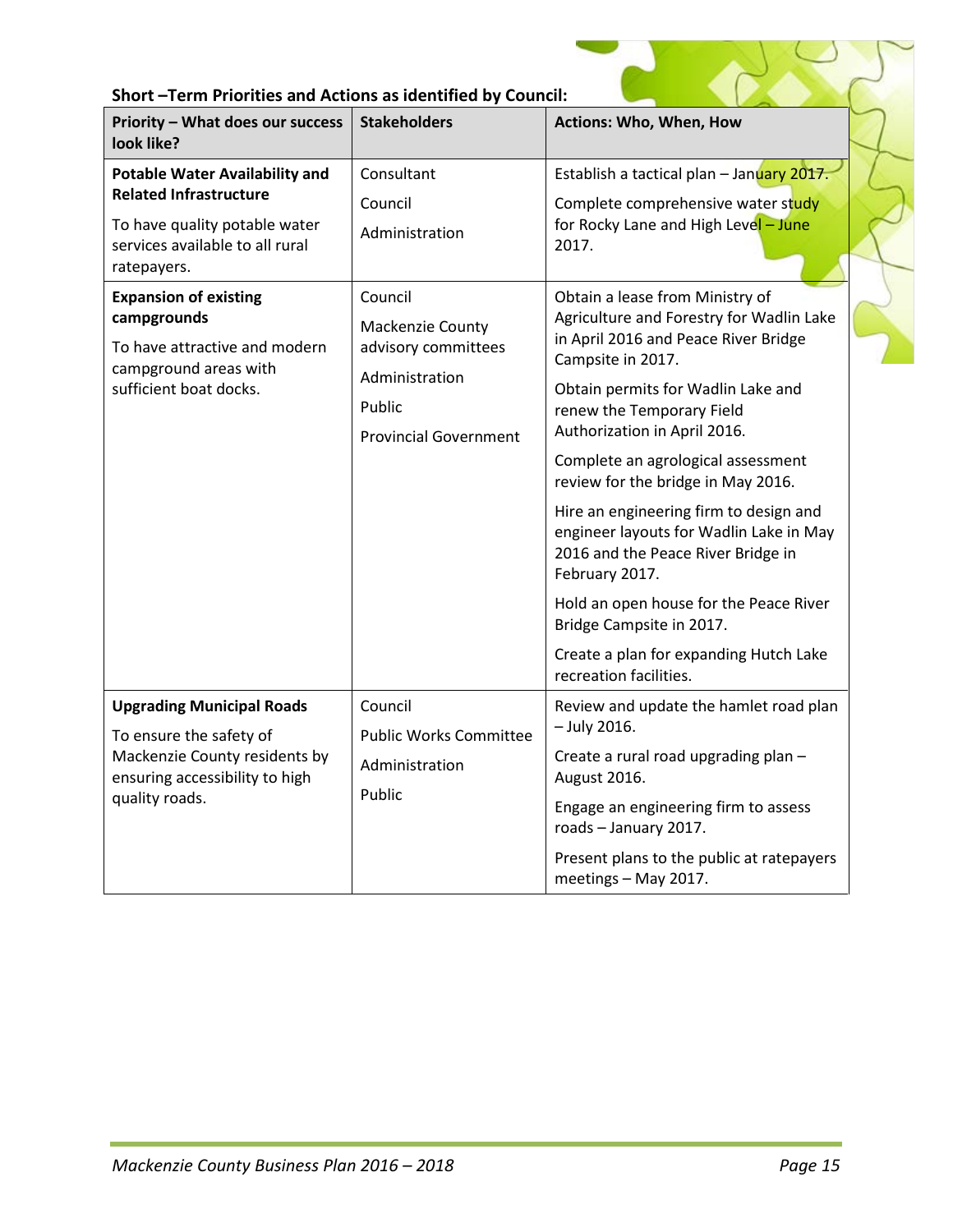# **CORE ACTIVITY 3 - SOCIAL AND CULTURAL VIBRANC**

#### *"We will strive to ensure that Mackenzie County is a great place to live, work and raise a family."*

#### **Strategic Objectives for Social and Cultural Vibrancy**

- $\triangleright$  Hamlets that host a concentration of activities in one strategic location
- $\triangleright$  Distinctive and thriving cultures that are linked by common broad economic and environmental conditions
- $\triangleright$  County and First Nation governments that share a common vision while maintaining cultural autonomy and harmonizing economic pursuits
- $\triangleright$  Infrastructure capacity that keeps pace with growth and that is planned in a manner that increases the likelihood of sustainability

#### **Council identified the following at their January 2016 strategic planning session:**

What Works Well?

- Community events (Agricultural Fair, Farmers Day, Heritage Days, and all culture days)
- Available recreation diversity (indoor riding arena, swimming pool, splash pad, bowling, cross country skiing, boating, etc.)
- Bringing in more training for non-profit groups and providing better access to grants for recreation purposes

What Requires Attention?

- Better relationships and involvement with non-profit organizations
- Additional access to natural areas for recreation purposes (Fort Vermilion walking trails, ski-doo trails, trail riding)
- Continue working with First Nations to invite and involve them in local activities that will form better partnerships
- Arenas and recreation centres require upgrading

Emerging Trends

- Reduction in provincial and federal funding for recreation and community projects
- Supporting recreation
- Provincial limitations to vast natural areas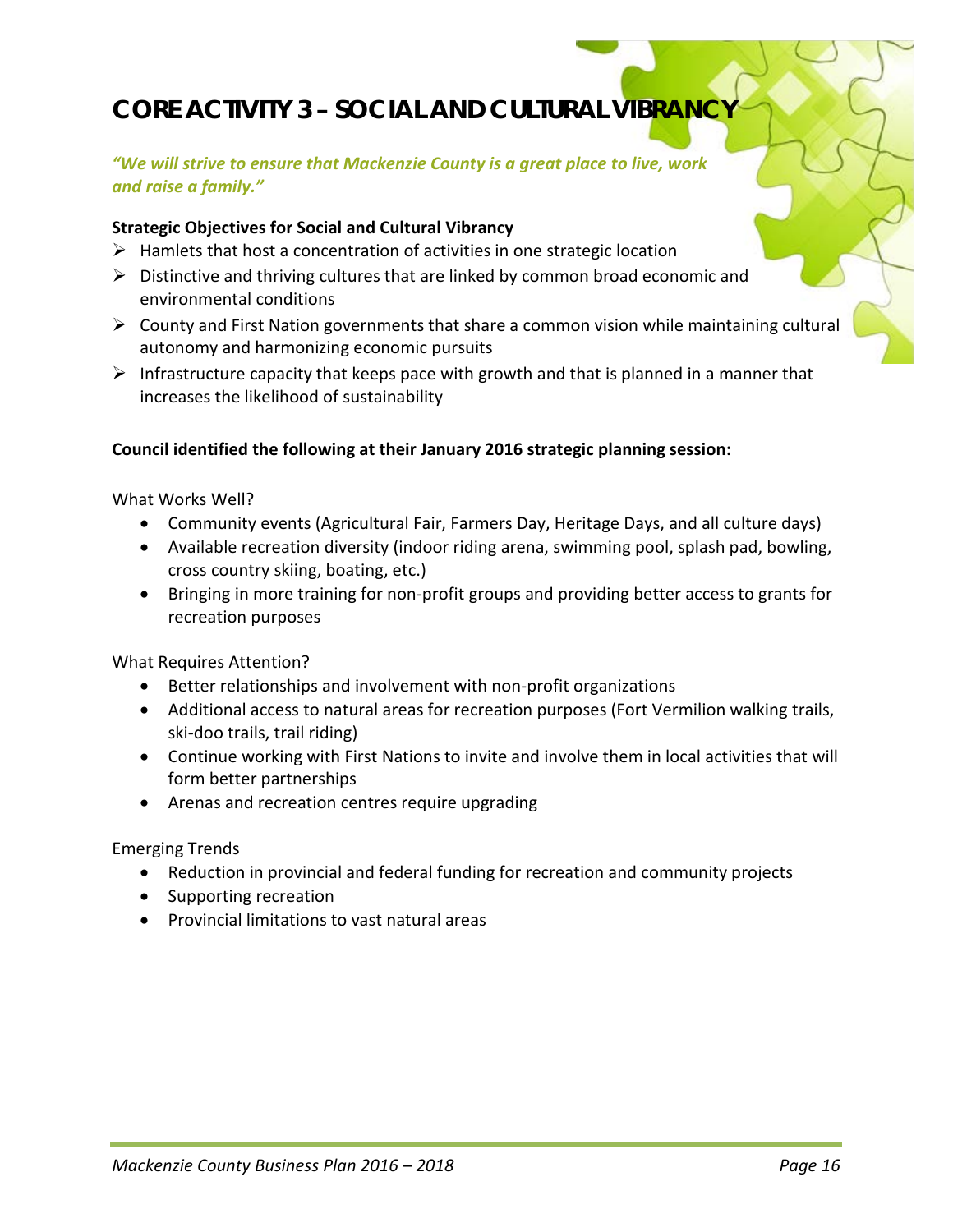## **SOCIAL AND CULTURAL VIBRANCY – STRATEGIC PRIORITIES**

The following strategic priorities (key results areas) have been identified by Council for Social and Cultural Vibrancy in order to achieve the strategic objectives:

- 1. **Health services** *(ADVOCACY)*
- 2. **La Crete Postal Service** *(ADVOCACY)*
- 3. **Recreational centres and arena upgrades (2016)**
- 4. Expanding access to good fishing areas
- 5. Support, promote and attend events involving first nations
- 6. Promote community events
- 7. Create a non-profit group to assist with senior programs within the communities (i.e. bussing opportunities)
- 8. Senior housing (affordable housing)
- 9. Helping non-profit organizations become successful (provide training)
- 10. Seniors programs

| Priority - What does our success<br>look like?                                                                                                                            | <b>Stakeholders</b>                                                                                         | <b>Actions: Who, When, How</b>                                                                                                                                                                                                                                                                                                                                                                     |
|---------------------------------------------------------------------------------------------------------------------------------------------------------------------------|-------------------------------------------------------------------------------------------------------------|----------------------------------------------------------------------------------------------------------------------------------------------------------------------------------------------------------------------------------------------------------------------------------------------------------------------------------------------------------------------------------------------------|
| <b>Health Services</b><br>Advocate for implementation of<br>the rural health strategy review<br>report.                                                                   | Council<br><b>Provincial Government</b><br><b>Alberta Health Services</b><br><b>Health Advisory Council</b> | Meetings and correspondence with<br>stakeholders.<br>Advocacy plan to look at specific<br>priorities for our region.                                                                                                                                                                                                                                                                               |
| <b>La Crete Postal Service</b><br>Advocate for improved postal<br>services in La Crete (i.e. new<br>building).                                                            | <b>Federal Government</b><br>La Crete Chamber of<br>Commerce<br>Community members<br>Council                | Meet with the new MP to discuss its<br>importance to Mackenzie County.<br>Council and the La Crete stakeholders<br>lobbying the federal government over<br>the next two years.<br>Make contact with the federal minister<br>and administrative staff responsible for<br>the post office.                                                                                                           |
| <b>Recreation Centres and Arena</b><br><b>Upgrades</b><br>To maintain the County's<br>infrastructure by establishing<br>upgrades and utilizing more<br>efficient systems. | Council<br><b>Recreation boards</b><br>Community<br>Administration                                          | Administration working in partnership<br>with the recreation boards to assess<br>and identify upgrades needed for<br>recreation centres and arenas.<br>Investigating and preparing a plan to<br>implement more efficient usage of<br>power and gas in the recreation<br>buildings.<br>Water turbines in the splash park<br>waterlines.<br>Apply for various recreation grants (i.e.<br>Greenfund). |

#### **Short –Term Priorities and Actions as identified by Council:**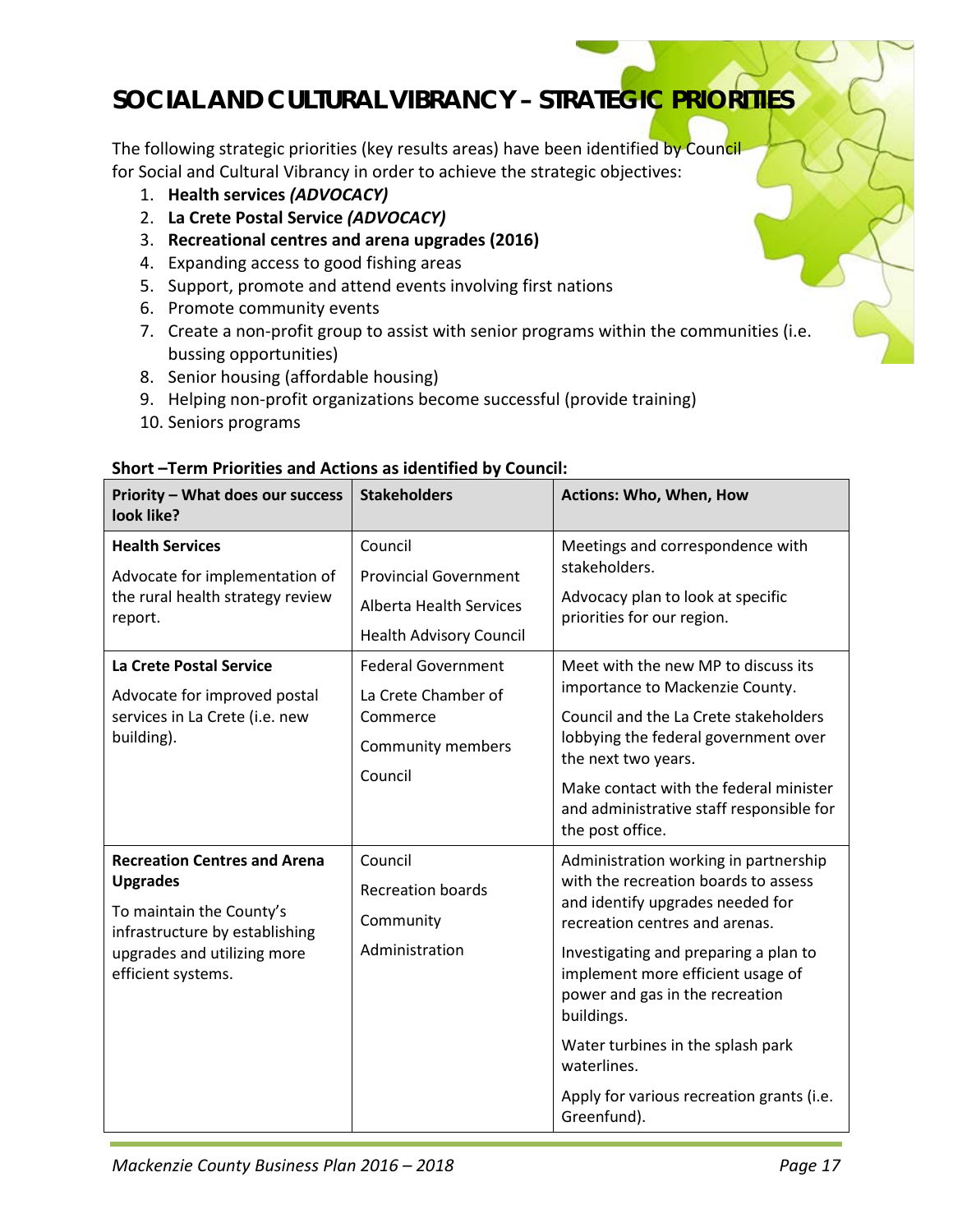### **CORE ACTIVITY 4: ENVIRONMENTAL STEWARDSHIP**

*"Our County will reflect our residents by ensuring that planning proceeds within an environmentally sustainable framework that is innovative and fiscally responsible."*

#### **Strategic Objectives for Environmental Stewardship**

- $\triangleright$  Preserving integrity of the natural environment
- $\triangleright$  Balanced economic and environmental interests for managing the built environment

#### **Council identified the following at their January 2016 strategic planning session:**

What Works Well?

- We have a balanced approach (maintain a line between environment and the economy)
- We follow environmental laws and we encourage our ratepayers to do the same on their lands
- Our planning documents contain considerations for the environment
- We have up to date lagoon and waste management systems

#### What Requires Attention?

- Weed control enforcement (all public lands)
- Soil erosion enforcement (within the County)
- Provincial government's understanding of wetlands (one size does not fit all)
- Blanket legislation
- Recycling
- Farmer education (expanding the role of the ASB)
- Government restrictions (i.e. farmer access to public lands)

Emerging Trends

- Land Use Framework (Canadian Parks And Wilderness Society, public lands, Species at Risk Act, future land acquisition)
- Wetlands policy
- Hydro power generation
- Continuing need for agricultural expansion
- Provincial government regulations and stance on the environment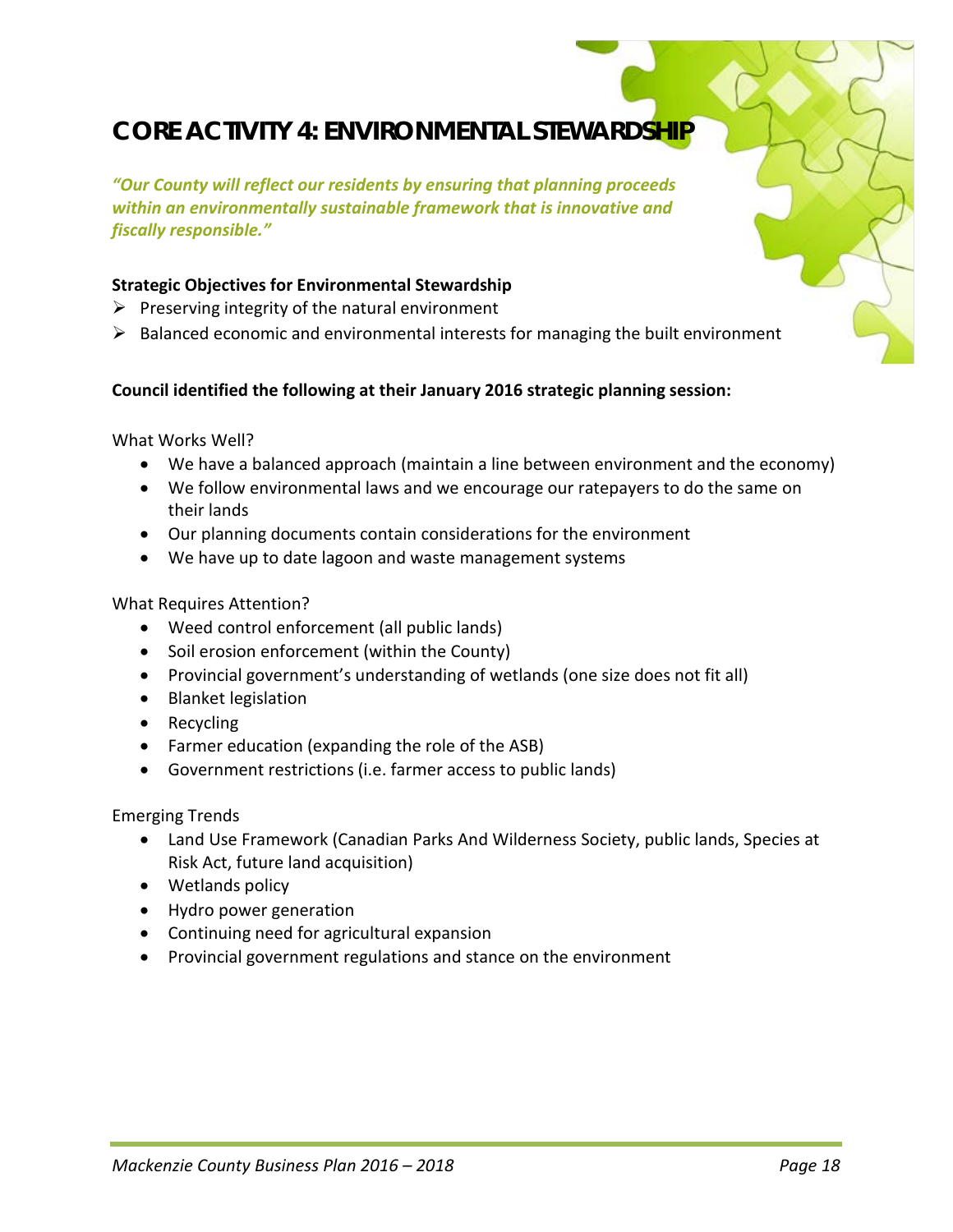### **ENVIRONMENTAL STEWARDSHIP – STRATEGIC PRIORITIES**

The following strategic priorities (key results areas) have been identified by Council for Environmental Stewardship in order to achieve the strategic objectives:

- 1. **Land Stewardship Committee (Water Act, Public Lands Act, Wetland Policy) (2016)**
- 2. **Education strategy (environmental information for farmers) (2016)**
- 3. New landfill
- 4. Industrial landfill
- 5. Government education
- 6. Hydro power generation
- 7. Assuming responsibility for provincial policy
- 8. Mighty Peace Watershed Alliance and Water North Coalition
- 9. Weed control enforcement
- 10. Recycling

#### **Short –Term Priorities and Actions as identified by Council:**

| Priority - What does our success<br>look like?                                                                                                                                                                             | <b>Stakeholders</b>                                                                                          | Actions: Who, When, How                                                                                                                                                                       |
|----------------------------------------------------------------------------------------------------------------------------------------------------------------------------------------------------------------------------|--------------------------------------------------------------------------------------------------------------|-----------------------------------------------------------------------------------------------------------------------------------------------------------------------------------------------|
| <b>Land Stewardship Committee</b><br>To consider the cumulative<br>effects of resource sectors on<br>the environment and ensure a<br>holistic approach to industrial,<br>agricultural and environmental<br>sustainability. | Council<br>Administration<br><b>Public Members</b><br>Government<br>Agricultural Service Board               | Create committee terms of reference<br>and fill positions - March 2016.<br>Educate the public $-$ June 2016.<br>Lobby and provide advice to the<br>provincial government - August 2016.       |
| <b>Educational Strategy</b><br>For information to be utilized by<br>farmers to engage in<br>environmentally friendly<br>practices and techniques.                                                                          | <b>Farmers</b><br><b>Chemical Companies</b><br>Producers<br>Mackenzie Applied<br><b>Research Association</b> | Administration working with MARA and<br>the ASB to develop a strategy to<br>educate farmers about safe<br>environmental practices including<br>awareness meetings, seminars and<br>workshops. |
|                                                                                                                                                                                                                            | Ministry of Agriculture<br>and Forestry<br>Agricultural Service Board<br>Administration<br>Council           | Using field tours and Mackenzie<br>County's Agriculture Fair as a platform<br>for information.<br>Monitoring and reporting to Council<br>progress and information that is being<br>delivered. |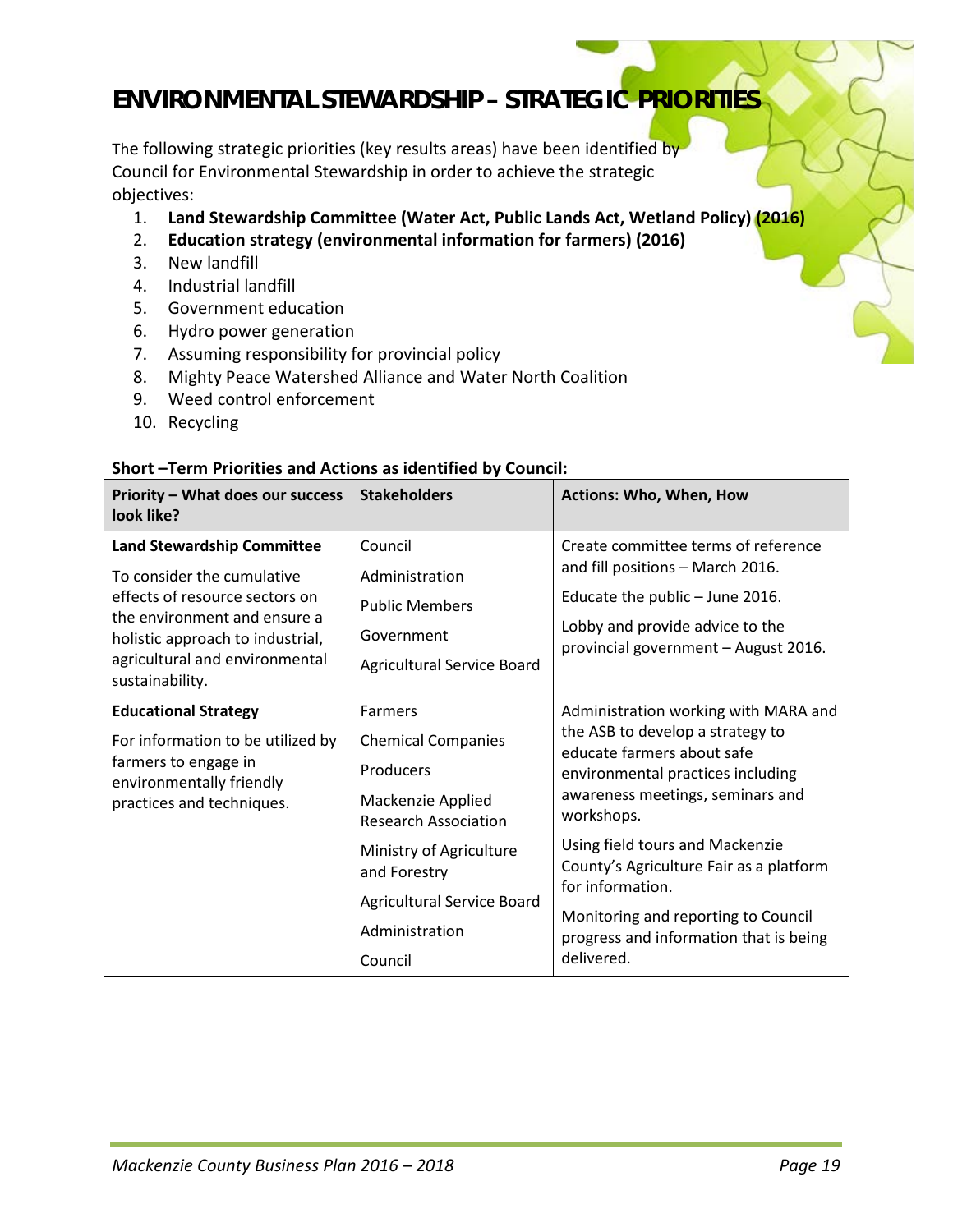# **CORE ACTIVITY 5: ECONOMIC DEVELOPMENT**

*"Our County will adopt policies that encourage investment and opportunity while balancing the requirement to preserve and maintain playgrounds and community open spaces for our residents in our hamlets and the County as a whole."*

#### **Strategic Objectives for Economic Development**

- $\triangleright$  A safe, comfortable and efficient transportation system
- $\triangleright$  Optimal health of agricultural lands and implementation of agri-business opportunities
- $\triangleright$  Responsible enhancement of economic activity in the oil and gas, forestry, health care delivery, postsecondary, telecommunications and tourist sectors
- $\triangleright$  Population growth and accurate means to measure it

#### **Council identified the following at their January 2016 strategic planning session:**

What Works Well?

- Agriculture fair
- New Economic Development department off to a good start
- Administration attending Regional Economic Development Initiative and Chamber of Commerce meetings

#### What Requires Attention?

- Relationships with BC and the NWT
- Economic Development Strategy (need a tactical action plan for industry attraction)
- The region is lacking some essential services
- Need to improve transportation systems (access to markets air, rail, road)
- Retaining the oil and gas industry
- Agricultural land expansion
- Restricting the environmental protection on lands in the region
- Regional statistics (i.e. agriculture, infrastructure)

#### Emerging Trends

- Land Use Framework
- Caribou protection strategy
- Lack of provincial support for industries
- Continuing labour shortages
- Lack of workers with post-secondary education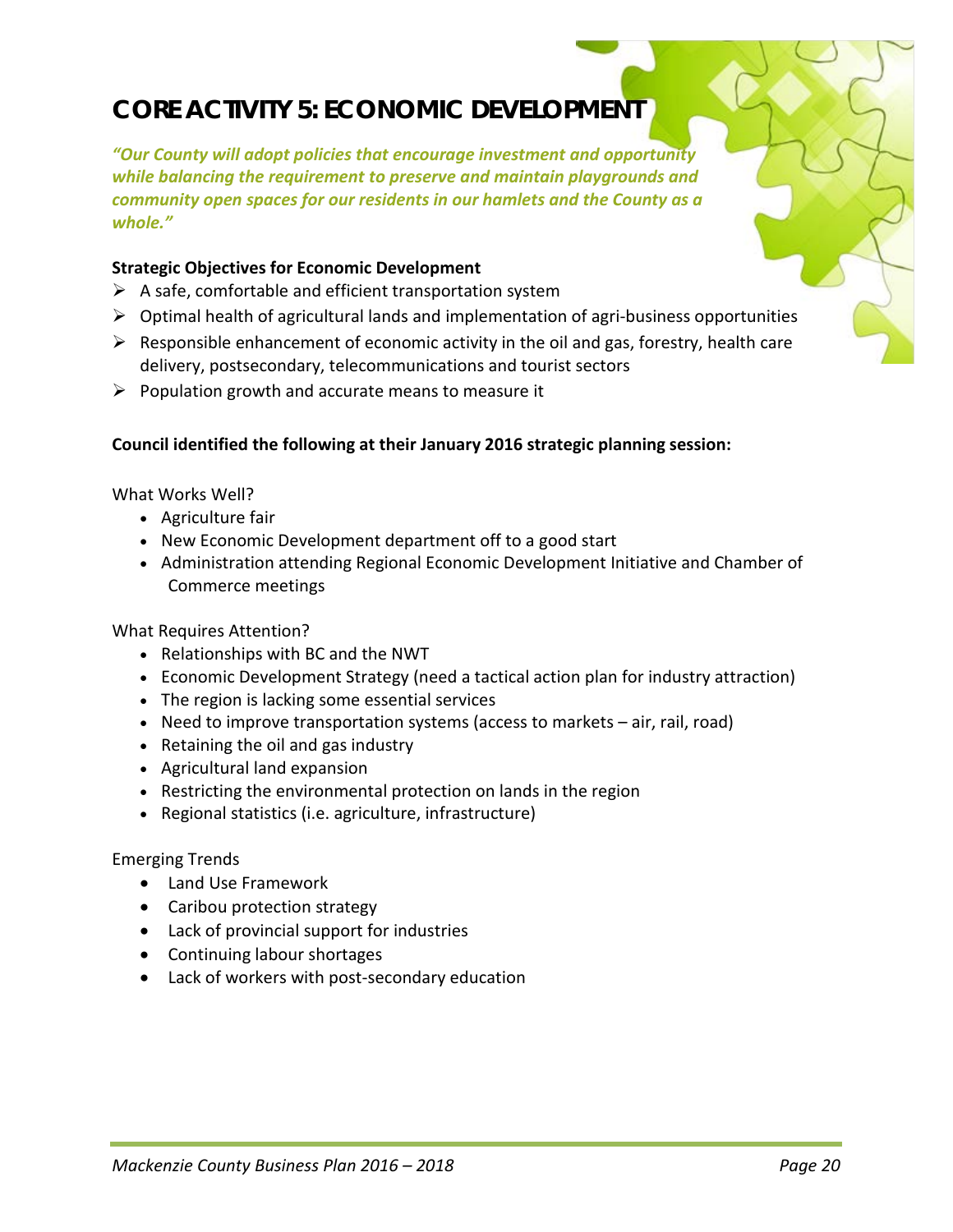# **ECONOMIC DEVELOPMENT – STRATEGIC PRIORITIES**

The following strategic priorities (key results areas) have been identified by Council for Economic Development in order to achieve the strategic objectives:

- 1. **Transportation development (new market access, Highway 58 extensions, Zama Road, P5 East Peace Resources Road, Rail, G7 Rail, Peace River bridge)** *(ADVOCACY)*
- 2. **Industry retention and attraction (local employment, increase tax base, essential services, imports and exports) (2016)**
- 3. **Interprovincial and Territorial Relations (BC, NWT) (2016)**
- 4. **Industry relations and growth - value added (oil and gas strategy, bio-industry, agriculture, MARA, REDI)** *(ADVOCACY)* **(2016)**
- 5. Tourism strategy
- 6. Non-traditional municipal revenue stream (power generation and supply, water turbine, NG utility)
- 7. Land use (Land Use Framework, conservation initiatives, agricultural land expansion) *(ADVOCACY)*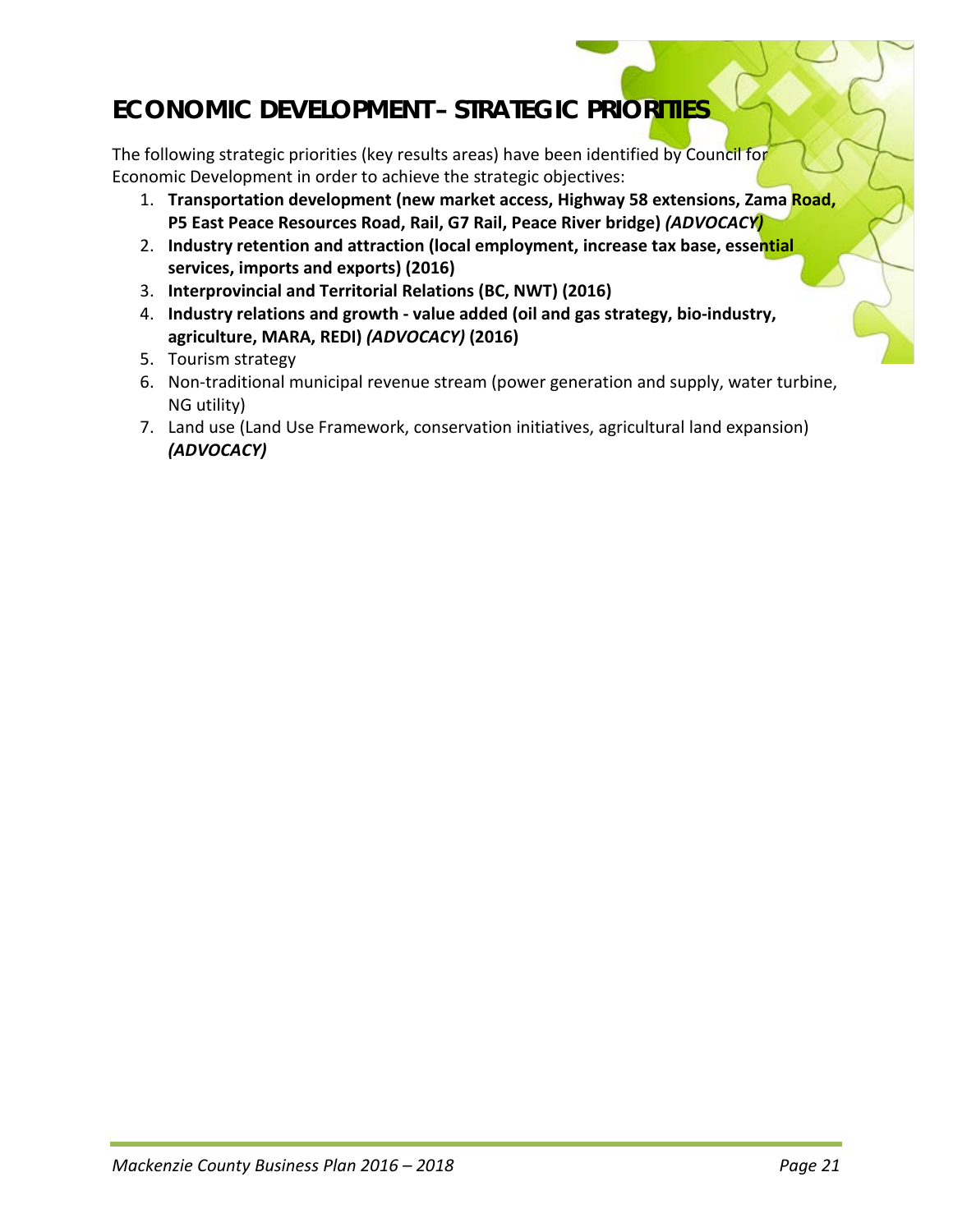|  | Short-Term Priorities and Actions as identified by Council: |
|--|-------------------------------------------------------------|
|--|-------------------------------------------------------------|

| <b>Priority - What does our success</b><br>look like?                                                                                                                                                                                                                                                                                                                                                       | <b>Stakeholders</b>                                                                                                                                                                                                      | <b>Actions: Who, When, How</b>                                                                                                                                                                                                                                                                                                                                                                                              |  |
|-------------------------------------------------------------------------------------------------------------------------------------------------------------------------------------------------------------------------------------------------------------------------------------------------------------------------------------------------------------------------------------------------------------|--------------------------------------------------------------------------------------------------------------------------------------------------------------------------------------------------------------------------|-----------------------------------------------------------------------------------------------------------------------------------------------------------------------------------------------------------------------------------------------------------------------------------------------------------------------------------------------------------------------------------------------------------------------------|--|
| <b>Transportation Development</b><br>To develop a year round,<br>accessible transportation system<br>for Mackenzie County.                                                                                                                                                                                                                                                                                  | Council<br>Territorial/ provincial<br>government<br>Industry<br>Northern Transportation<br><b>Advisory Council</b><br>Northern Alberta<br><b>Development Council</b><br><b>Regional Partners</b><br><b>First Nations</b> | Meetings with stakeholders and<br>engaging a consultant to assist in<br>advocacy for transportation<br>development. This will be an ongoing<br>project.                                                                                                                                                                                                                                                                     |  |
| <b>Industry Retention and</b><br><b>Attraction</b><br>Create a sustainable industry<br>environment.                                                                                                                                                                                                                                                                                                         | Council<br>Administration<br>Industry representatives                                                                                                                                                                    | Hold joint meetings with stakeholders<br>to identify opportunities, challenges<br>and build relationships.<br>Become actively involved in the<br>royalty review.<br>Become actively involved in the Land<br>Use Framework.<br>Tax Collection.<br>Advocate for rail upgrades (G7G).<br>Advocate for roads east and west.<br>Promote value added industry.                                                                    |  |
| <b>Interprovincial and Territorial</b><br><b>Relations</b><br>To build relationships among the<br>governments that will help<br>develop better transportation<br>corridors and business and trade<br>opportunities.<br><b>Industry Relations and Growth</b><br>To ensure that Mackenzie<br>County is attuned to key<br>developments that affect<br>industry in order to maintain or<br>increase assessment. | Council<br>CAO<br>British Columbia,<br>Northwest Territories and<br>Alberta provincial,<br>territorial and municipal<br>elected officials<br><b>First Nations leaders</b><br><b>Business Community</b><br>Industry       | Identify and attend relevant<br>conferences, teleconferencing and<br>meeting opportunities to learn each<br>other's priorities.<br>Organize a symposium to share<br>information among these<br>governments.<br>Establish programs such as developer<br>assistance, tax rebates and<br>infrastructure assistance.<br>Meet with industry leaders, attend<br>industry association conferences and<br>liaise with the province. |  |